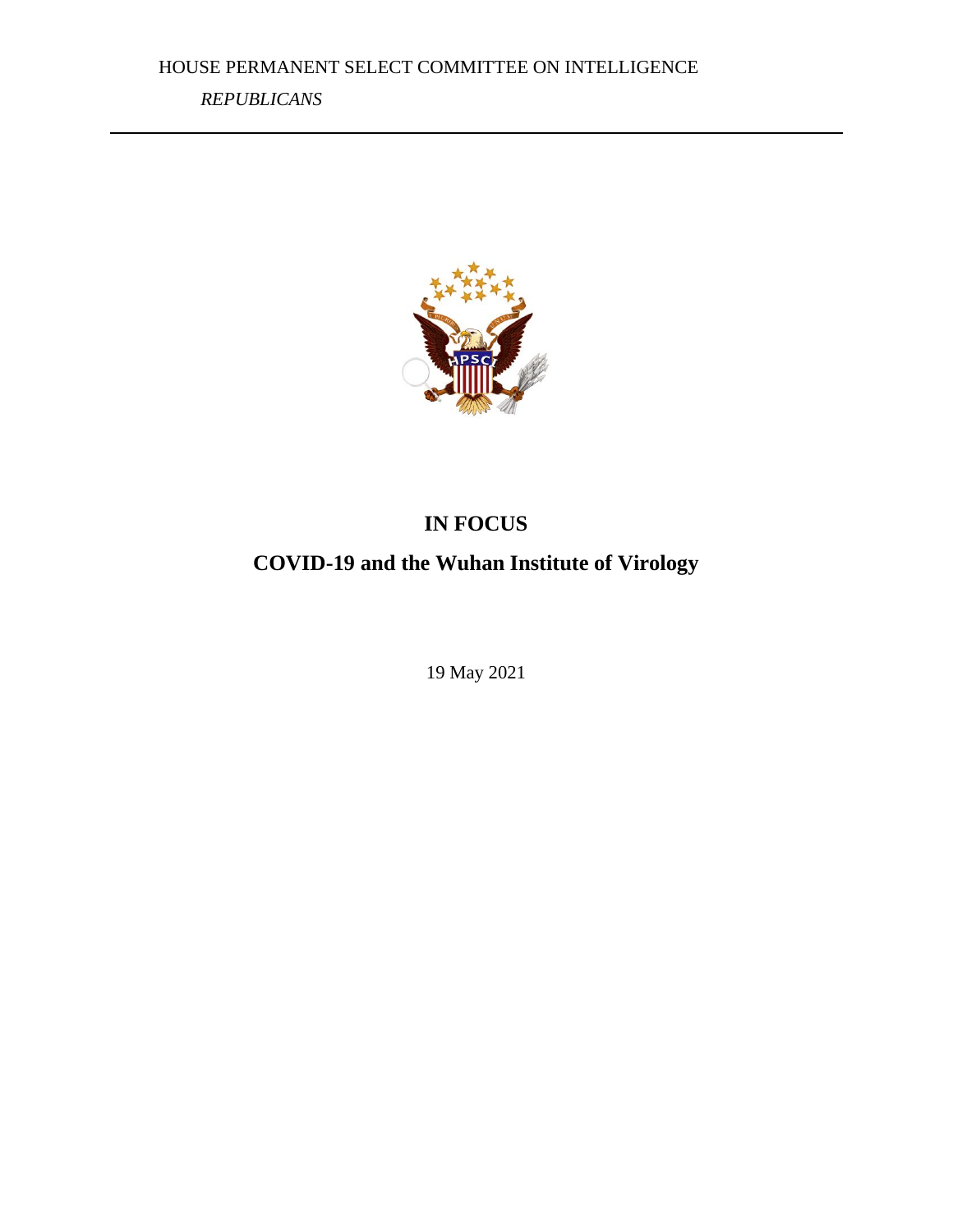Since 2012, Republican Members of the House Permanent Select Committee on Intelligence have been examining the growing threat to America posed by the Communist Chinese government and the People's Liberation Army.

This unclassified interim report is part of our ongoing efforts to ensure the American people are well-informed of this danger.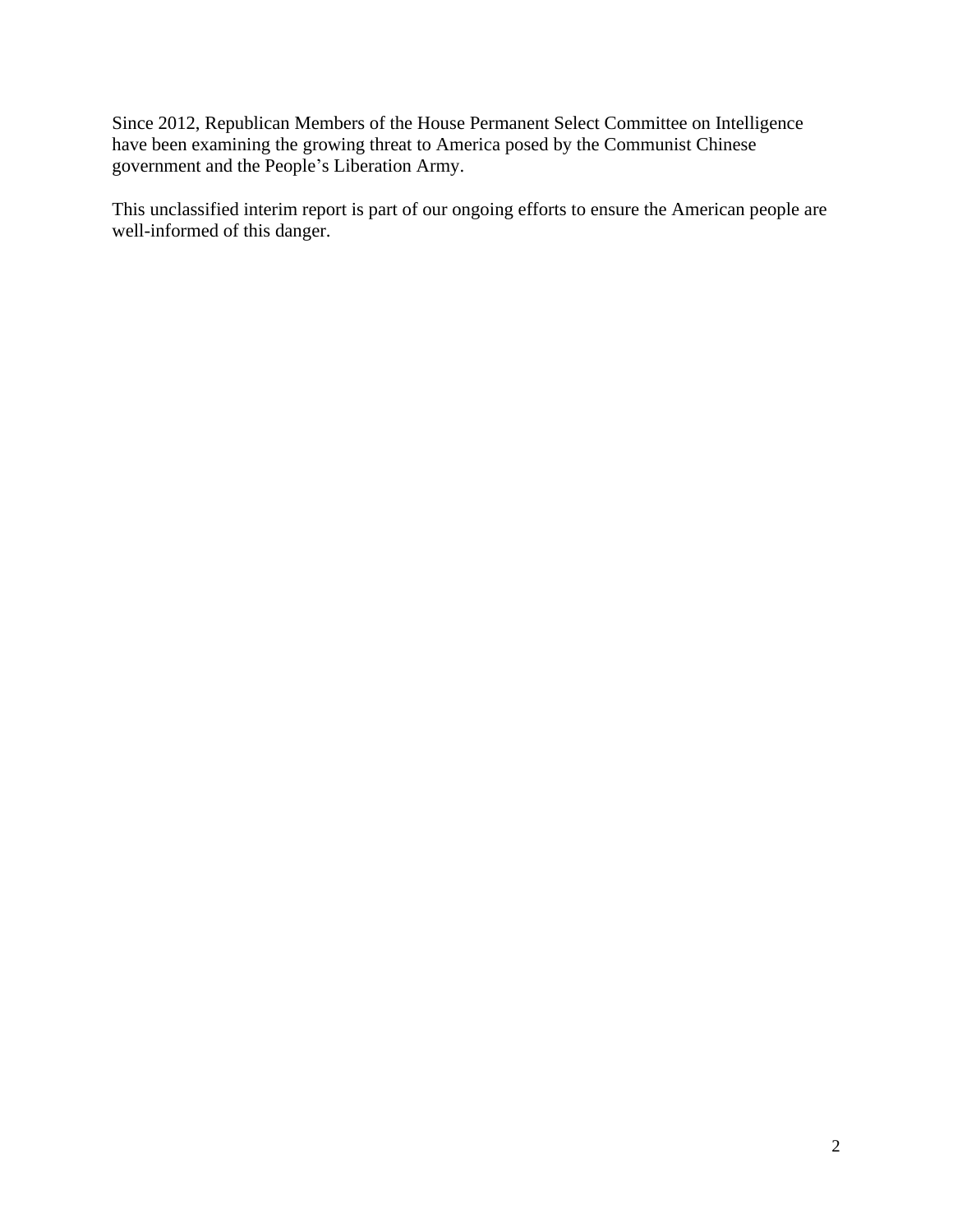# Table of Contents

| Appendix 1: May 16, 2021 Letter from Ranking Member Nunes to the Intelligence Community  15 |
|---------------------------------------------------------------------------------------------|
|                                                                                             |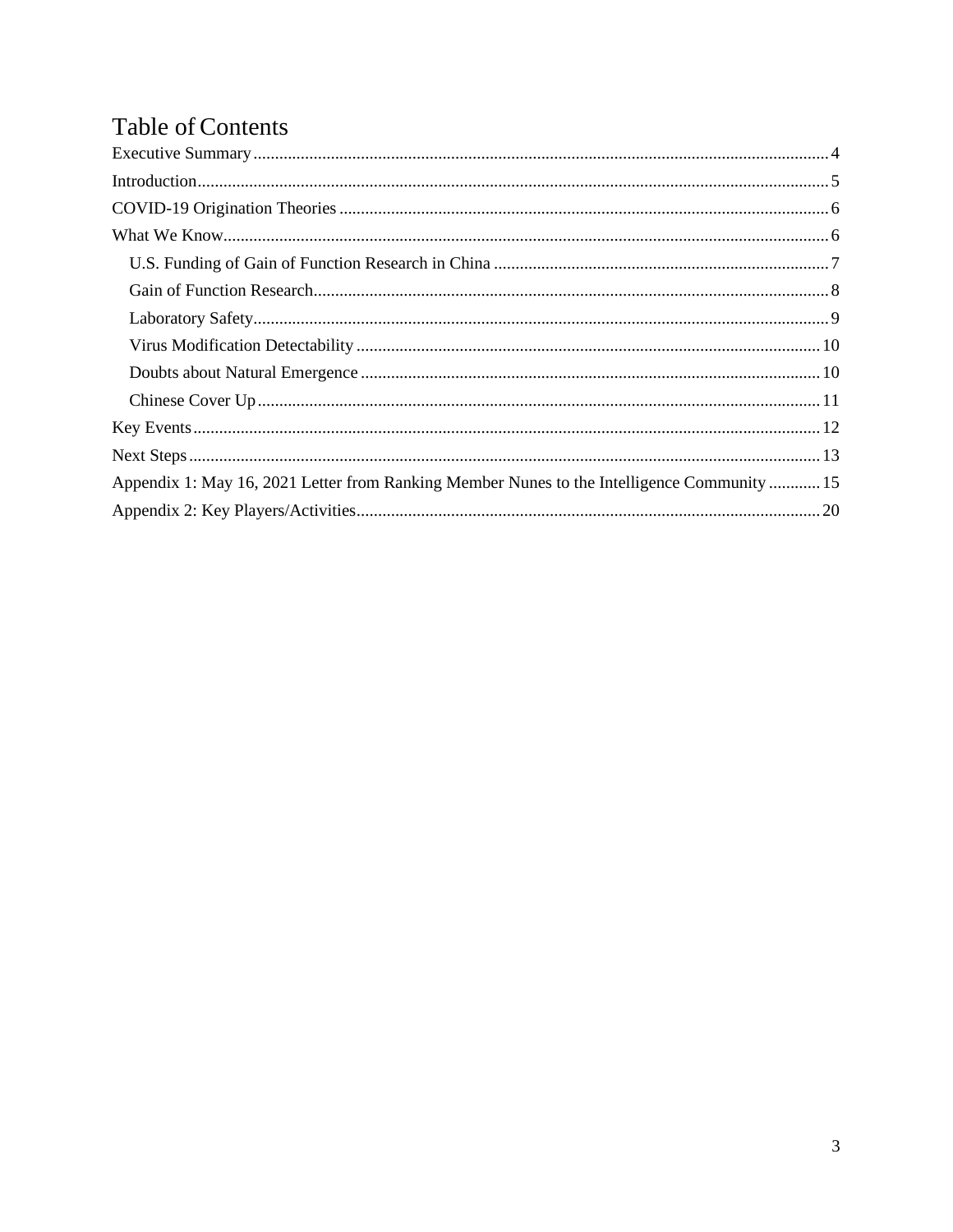### <span id="page-3-0"></span>**Executive Summary**

To prevent or quickly mitigate future pandemics, it's crucial for health experts and the U.S. Government to understand how the COVID-19 virus originated. International efforts to discover the true source of the virus, however, have been stymied by a lack of cooperation from the People's Republic of China (PRC).

Nevertheless, significant circumstantial evidence raises serious concerns that the COVID-19 outbreak may have been a leak from the Wuhan Institute of Virology. This evidence includes:

- China's history of research lab leaks resulting in infections.
- Warnings from U.S. diplomats in China as early as 2017 that the Wuhan lab was conducting dangerous research on coronaviruses without following necessary safety protocols, risking the accidental outbreak of a pandemic.
- Gain of Function research being conducted at the Wuhan lab that made coronaviruses more infectious in humans.
- Several researchers at Wuhan lab were sickened with COVID-19-like symptoms in fall 2019.
- The involvement in the Wuhan lab of the Chinese military, which has a documented biological weapons program.
- Multiple indications of attempts by Beijing to cover up the true circumstances of the COVID-19 outbreak.

By contrast, little circumstantial evidence has emerged to support the PRC's claim that COVID-19 was a natural occurrence, having jumped from some other species to humans. For example, Chinese authorities have failed to identify the original species that allegedly spread the virus to humans, which is critical to their zoonotic transfer theory.

There are also clear signs that U.S. Government agencies and academic institutions may have funded or collaborated in Gain of Function research at the Wuhan lab. At least some of this research was published even after the U.S. Government had paused these kinds of studies in the United States due to ethical concerns over their biowarfare applicability and their potential to accidentally unleash a pandemic.

To protect American citizens from future pandemics, the U.S. Government must place more pressure on China to allow full, credible investigations of the source of the COVID-19 pandemic and to allow probes of the likelihood that it resulted from a lab leak. The U.S. Government must also provide a full accounting of any American cooperation with the Wuhan lab's coronavirus research, including the support of these projects through U.S. Government funds.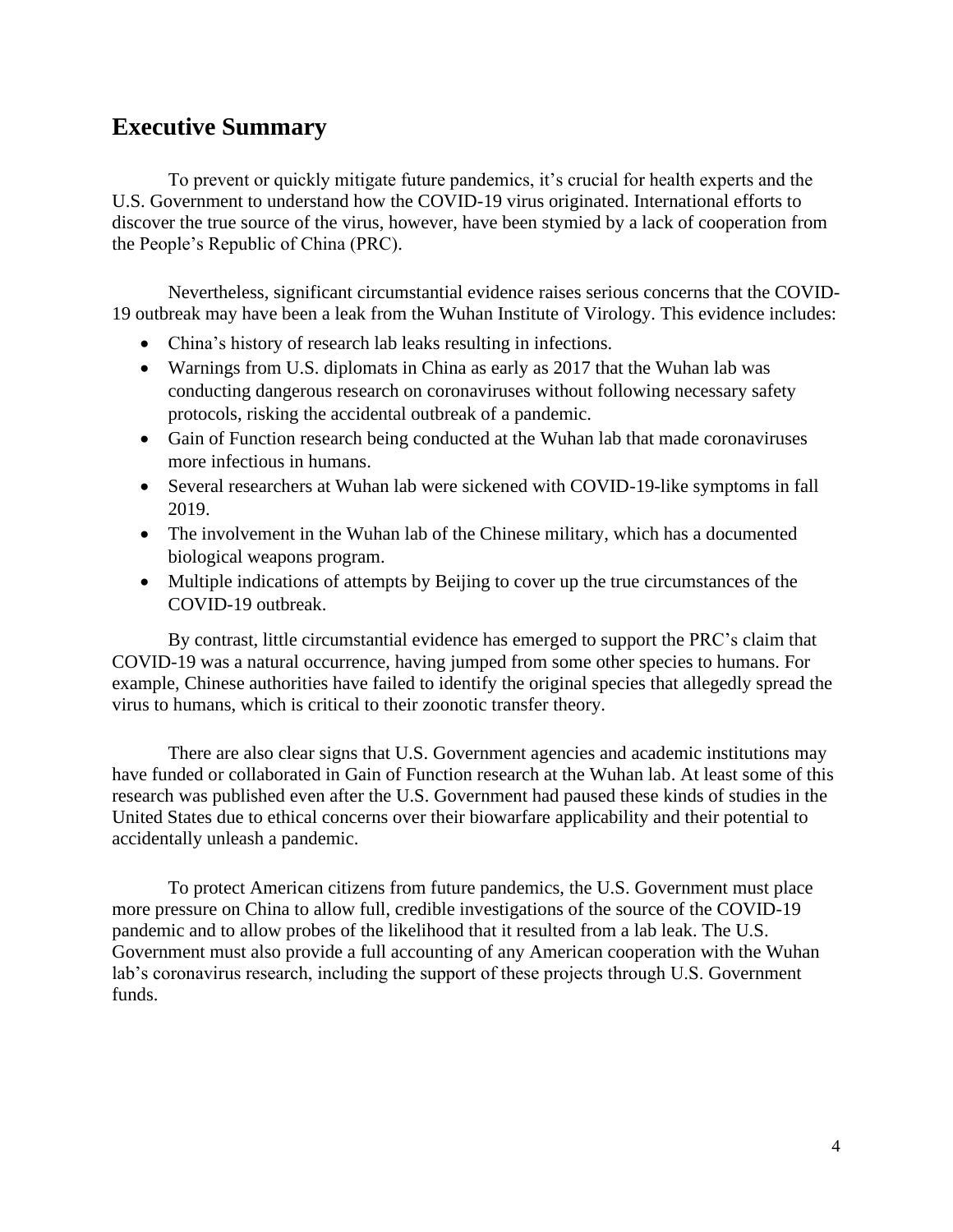### <span id="page-4-0"></span>**Introduction**

In late December 2019, the Wuhan Municipal Health Commission first reported that a small cluster of patients was infected with an unexplained pneumonia in Wuhan, China. Just days later, the number of infected patients nearly doubled, and by the middle of January, China shared the genetic makeup of a novel coronavirus with the World Health Organization.<sup>1</sup> That virus, known as SARS-CoV-2, causes COVID-19, which, as of May 19, 2021, has resulted in over 163 million confirmed cases and the deaths of more than 3.3 million people worldwide.<sup>2</sup>

As part of House Republicans' investigations into the threats posed by China, Republican Members of the House Permanent Select Committee on Intelligence are investigating the origins of COVID-19. It is crucial that we discover the true source of the outbreak—whether it was due to an accidental laboratory exposure or contact with infected animals—to ensure the United States is prepared for a future pandemic.

As early as 2016, Wuhan Institute of Virology (WIV) researchers were conducting experiments involving RaTG13, the bat coronavirus identified by the WIV in January 2020 as the closest sample to the SARS-CoV-2 virus—the virus that causes COVID-19. 3 The WIV has lacked transparency and consistency about its research on viruses similar to COVID-19, including RaTG13, which was sampled from a cave in the Yunnan Province after several miners died of COVID-like symptoms.<sup>4</sup> Furthermore, the presence of the Chinese military at the laboratory raises concerns about potential dual-use research.<sup>5</sup>

Based on publicly available information, the possibility that the outbreak originated from an accidental exposure at the WIV has not been disproven. The WIV was the site of China's only Biosafety Level-4 laboratory where experiments are conducted on dangerous pathogens. On January 15, 2021, the Department of State publicly revealed that several WIV researchers became sick in the fall of 2019 with COVID-like symptoms prior to the first confirmed case.<sup>6</sup> Additionally, uncorroborated media reports indicate there was no cellphone activity at the WIV

<sup>&</sup>lt;sup>1</sup> "Cases spike in Wuhan mystery pneumonia cluster," January 3, 2020, [https://www.cidrap.umn.edu/news](https://www.cidrap.umn.edu/news-perspective/2020/01/cases-spike-wuhan-mystery-pneumonia-cluster)[perspective/2020/01/cases-spike-wuhan-mystery-pneumonia-cluster,](https://www.cidrap.umn.edu/news-perspective/2020/01/cases-spike-wuhan-mystery-pneumonia-cluster) and "Novel Coronavirus – China," January 12, 2020,<https://www.who.int/csr/don/12-january-2020-novel-coronavirus-china/en/>

<sup>2</sup> WHO Coronavirus (COVID-19) Dashboard[, https://covid19.who.int/](https://covid19.who.int/)

<sup>&</sup>lt;sup>3</sup> "Fact Sheet: Activity at the Wuhan Institute of Virology," January 15, 2021, https://2017-2021.state.gov/factsheet-activity-at-the-wuhan-institute-of-virology/index.html

<sup>4</sup> *Id.*

<sup>&</sup>lt;sup>5</sup> "Fact Sheet: Activity at the Wuhan Institute of Virology," January 15, 2021, [https://2017-2021.state.gov/fact](https://2017-2021.state.gov/fact-sheet-activity-at-the-wuhan-institute-of-virology/index.html)[sheet-activity-at-the-wuhan-institute-of-virology/index.html.](https://2017-2021.state.gov/fact-sheet-activity-at-the-wuhan-institute-of-virology/index.html) The term dual-use research of concern (DURC) is a research label in the life sciences for "research that, based on current understanding, can be reasonably anticipated to provide knowledge, information, products, or technologies that could be directly misapplied to pose a significant threat with broad potential consequences to public health and safety, agricultural crops and other plants, animals, the environment, materiel, or national security." "Dual-Use Research of Concern," <https://osp.od.nih.gov/biotechnology/dual-use-research-of-concern/>

<sup>&</sup>lt;sup>6</sup> "Fact Sheet: Activity at the Wuhan Institute of Virology," January 15, 2021, [https://2017-2021.state.gov/fact](https://2017-2021.state.gov/fact-sheet-activity-at-the-wuhan-institute-of-virology/index.html)[sheet-activity-at-the-wuhan-institute-of-virology/index.html](https://2017-2021.state.gov/fact-sheet-activity-at-the-wuhan-institute-of-virology/index.html)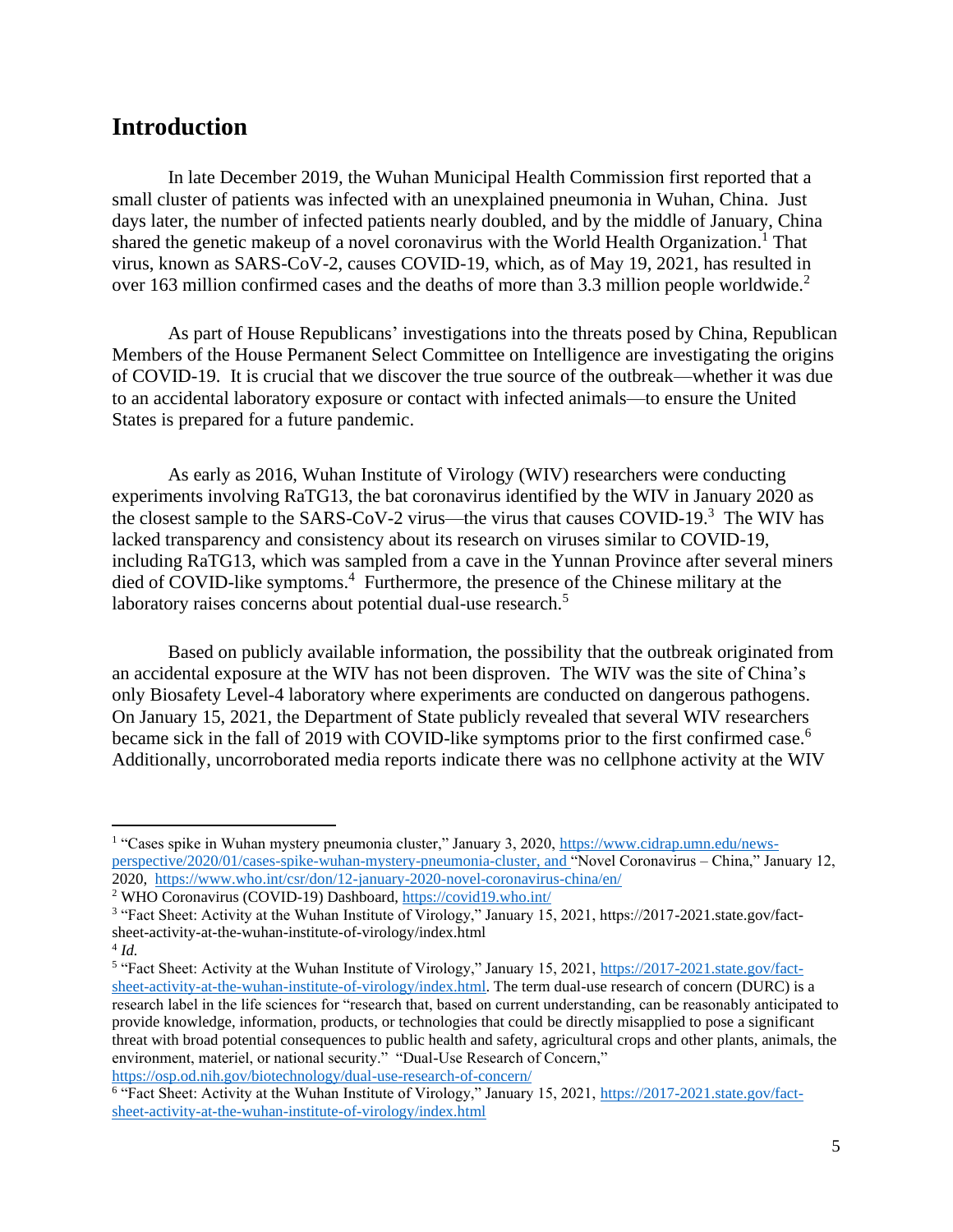between October 7, 2019 and October 24, 2019.<sup>7</sup> China has prevented independent investigators and global health agencies from interviewing any of the WIV researchers, including those who became sick in the fall of 2019.<sup>8</sup> China owes the world full transparency and greater cooperation in the search for the true origins of COVID-19.

### <span id="page-5-0"></span>**COVID-19 Origination Theories**

Chinese authorities first reported that many cases of COVID-19 occurred in people visiting a Wuhan wet market—a place for selling wild animals for meat.<sup>9</sup> However, Chinese government scientists publicly ruled out this origin theory in May 2020 while also casting doubt on allegations that the virus came from the  $WIV$ .<sup>10</sup> Other theories, as suggested in the findings of the World Health Organization's (WHO) tightly controlled review into the origins of COVID-19, include direct human contact with a horseshoe bat or human contact with an intermediary species such as pangolins.<sup>11</sup> Additionally, the WHO suggests that COVID-19 could have been transmitted through the handling of imported frozen food.<sup>12</sup> While Committee Republicans acknowledge there are differing theories on the origins of COVID-19, this review focuses on the WIV as a possible origin source.

#### <span id="page-5-1"></span>**What We Know**

Founded in 1956, the Wuhan Institute of Virology is a Chinese Academy of Sciences research institution. Its laboratory was the first in China to be certified as meeting the standards and criteria of a Biosafety Level-4 lab (the highest level of biosafety precautions) by the China National Accreditation Service for Conformity Assessment.<sup>13</sup> More importantly, the WIV is reported to have significant military participation in the laboratory's operations and has been conducting secret and classified scientific research.<sup>14</sup> In fact, the Chinese government appointed

<sup>&</sup>lt;sup>7</sup> "Analysis of cellphone location data in high-security area of Wuhan virology lab that studied coronavirus in bats indicates it shutdown in October after a 'hazardous event'," May 5, 2021, [https://www.dailymail.co.uk/news/article-](https://www.dailymail.co.uk/news/article-8302739/Cellphone-location-data-analysis-Wuhan-virology-lab-suggests-hazardous-event-October-shutdown.html)[8302739/Cellphone-location-data-analysis-Wuhan-virology-lab-suggests-hazardous-event-October-shutdown.html](https://www.dailymail.co.uk/news/article-8302739/Cellphone-location-data-analysis-Wuhan-virology-lab-suggests-hazardous-event-October-shutdown.html) <sup>8</sup> "Fact Sheet: Activity at the Wuhan Institute of Virology," January 15, 2021, [https://2017-2021.state.gov/fact](https://2017-2021.state.gov/fact-sheet-activity-at-the-wuhan-institute-of-virology/index.html)[sheet-activity-at-the-wuhan-institute-of-virology/index.html](https://2017-2021.state.gov/fact-sheet-activity-at-the-wuhan-institute-of-virology/index.html)

<sup>&</sup>lt;sup>9</sup> "Novel Coronavirus – China", January 12, 2020, [https://www.who.int/csr/don/12-january-2020-novel](https://www.who.int/csr/don/12-january-2020-novel-coronavirus-china/en/)[coronavirus-china/en/](https://www.who.int/csr/don/12-january-2020-novel-coronavirus-china/en/)

 $\frac{10}{10}$  James T. Areddy, "China Rules Out Animal Market and Lab as Coronavirus Origin," May 26, 2020, [https://www.wsj.com/articles/china-rules-out-animal-market-and-lab-as-coronavirus-origin-11590517508.](https://www.wsj.com/articles/china-rules-out-animal-market-and-lab-as-coronavirus-origin-11590517508)

<sup>&</sup>lt;sup>11</sup> "Explainer: The WHO's theories about the origins of COVID-19 after Wuhan probe", February 10, 2021, [https://www.reuters.com/article/us-health-coronavirus-who-china-explaine/explainer-the-whos-theories-about-the](https://www.reuters.com/article/us-health-coronavirus-who-china-explaine/explainer-the-whos-theories-about-the-origins-of-covid-19-after-wuhan-probe-idUSKBN2AA0QK)[origins-of-covid-19-after-wuhan-probe-idUSKBN2AA0QK](https://www.reuters.com/article/us-health-coronavirus-who-china-explaine/explainer-the-whos-theories-about-the-origins-of-covid-19-after-wuhan-probe-idUSKBN2AA0QK)  $\overline{12}$  *Id.* 

<sup>&</sup>lt;sup>13</sup> "Inside the Chinese lab poised to study world's most dangerous pathogens", Feb 22, 2017,

<https://www.nature.com/news/inside-the-chinese-lab-poised-to-study-world-s-most-dangerous-pathogens-1.21487> <sup>14</sup> "Fact Sheet: Activity at the Wuhan Institute of Virology," January 15, 2021, https://2017-2021.state.gov/factsheet-activity-at-the-wuhan-institute-of-virology/index.html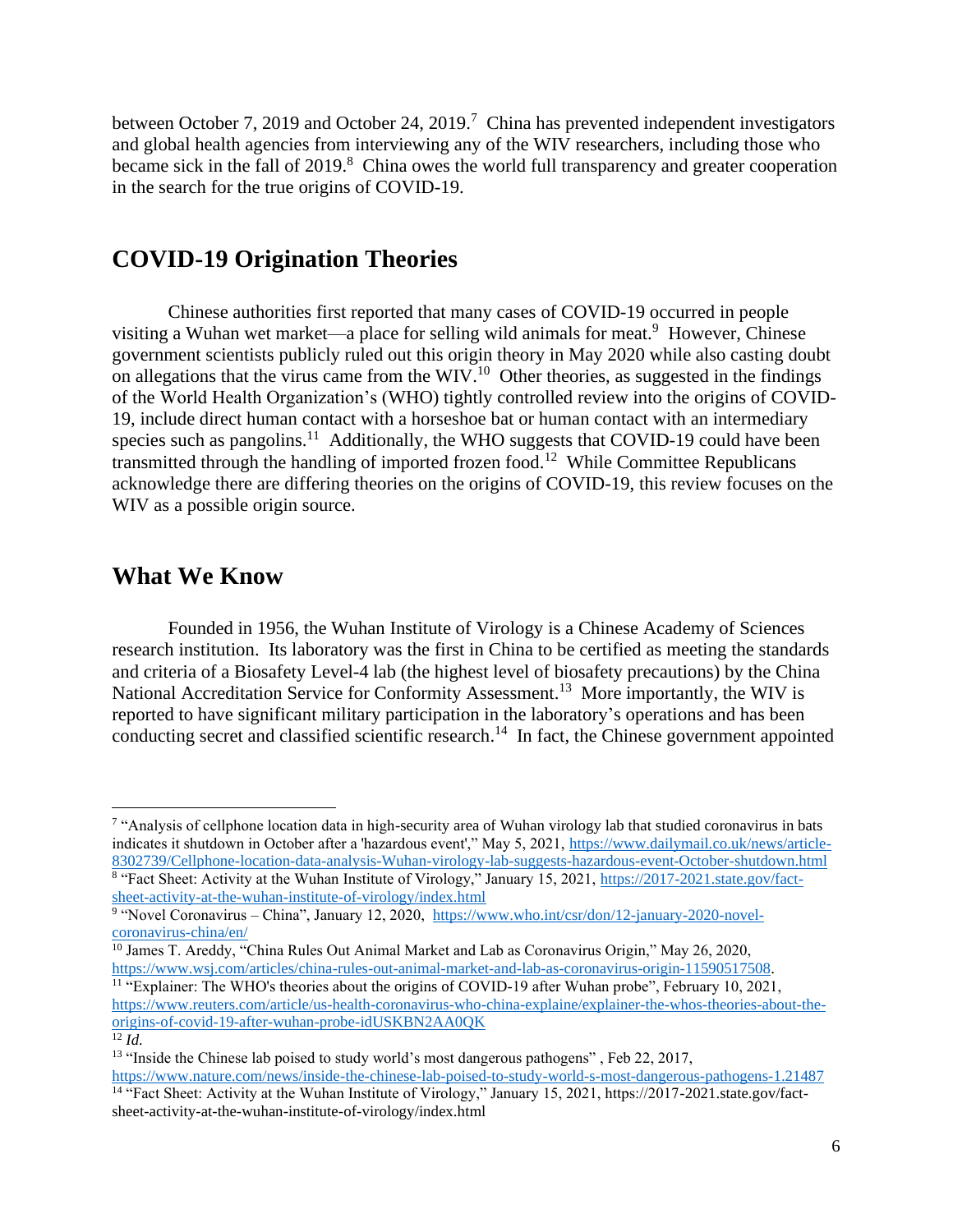Major General Chen Wei, China's top biowarfare expert, as the head of the WIV lab in February  $2020^{15}$ 

Safety concerns regarding the WIV lab's practices were identified by U.S. Embassy officials in late  $2017$ .<sup>16</sup> From late 2017 to March 2018, health and science experts from the U.S. Embassy in Beijing made multiple visits to the WIV.<sup>17</sup> The diplomats warned Washington that the lab's work to make bat coronaviruses infectious for humans, coupled with grave safety concerns, could result in the accidental unleashing of a new SARS-like pandemic.<sup>18</sup>

#### <span id="page-6-0"></span>Possible U.S. Funding of Gain of Function Research in China

Under the leadership of Dr. Anthony Fauci,<sup>19</sup> between Fiscal Years 2014 and 2019, the National Institute of Allergy and Infectious Diseases (NIAID) awarded more than \$3.7 million in grants to EcoHealth Alliance to examine the "risk of future coronavirus (CoV) emergence[s]…in China."<sup>20</sup> EcoHealth Alliance has also reportedly received funding from the U.S. Agency for International Development (USAID).<sup>21</sup> The President of EcoHealth Alliance, Dr. Peter Daszak, has been an outspoken opponent of the lab leak hypothesis since the outbreak of the pandemic.<sup>22</sup> Dr. Daszak was the only American scientist to participate in the WHO's 28-day investigation into the origins of COVID-19. $^{23}$ 

EcoHealth Alliance subcontracts with researchers at laboratories, including the WIV, to conduct its coronavirus research. One of the projects that was partially funded by U.S. Government grants received by EcoHealth Alliance, as well as funding received from the Chinese government, was a 2015 study conducted in partnership with the WIV.<sup>24</sup> This study conducted research into creating a hybrid virus that combined elements from two bat-borne

<sup>&</sup>lt;sup>15</sup> Filippa Lentzos, "Natural spillover or research lab leak? Why a credible investigation is needed to determine the origin of the coronavirus pandemic," May 1, 2020, [https://thebulletin.org/2020/05/natural-spillover-or-research-lab](https://thebulletin.org/2020/05/natural-spillover-or-research-lab-leak-why-a-credible-investigation-in-needed-to-determine-the-origin-of-the-coronavirus-pandemic/)[leak-why-a-credible-investigation-in-needed-to-determine-the-origin-of-the-coronavirus-pandemic/.](https://thebulletin.org/2020/05/natural-spillover-or-research-lab-leak-why-a-credible-investigation-in-needed-to-determine-the-origin-of-the-coronavirus-pandemic/)

<sup>16</sup> Josh Rogin, "In 2018, Diplomats Warned of Risky Coronavirus Experiments in a Wuhan Lab. No One Listened." March 8, 2021[, https://www.politico.com/news/magazine/2021/03/08/josh-rogin-chaos-under-heaven-wuhan-lab](https://www.politico.com/news/magazine/2021/03/08/josh-rogin-chaos-under-heaven-wuhan-lab-book-excerpt-474322)[book-excerpt-474322.](https://www.politico.com/news/magazine/2021/03/08/josh-rogin-chaos-under-heaven-wuhan-lab-book-excerpt-474322)

<sup>17</sup> *Id.* <sup>18</sup> *Id.*

<sup>&</sup>lt;sup>19</sup> Dr. Anthony S. Fauci has served has the Director of NIAID since 1984.<https://www.niaid.nih.gov/about/director> <sup>20</sup> "Understanding the Risk of Bat Coronavirus Emergence" (Project Number 1R01AI110964-01), Awarded May 27, 2014,<https://reporter.nih.gov/project-details/8674931#similar-Projects>

<sup>&</sup>lt;sup>21</sup> "A SARS-like cluster of circulating bat coronaviruses shows potential for human emergence –

Acknowledgements," November 9, 2015[, https://www.ncbi.nlm.nih.gov/pmc/articles/PMC4797993/.](https://www.ncbi.nlm.nih.gov/pmc/articles/PMC4797993/)

<sup>&</sup>lt;sup>22</sup> *See, e.g.*, "Statement in support of the scientists, public health professionals, and medical professionals of China combatting COVID-19," [https://www.thelancet.com/journals/lancet/article/PIIS0140-6736\(20\)30418-9/fulltext.](https://www.thelancet.com/journals/lancet/article/PIIS0140-6736(20)30418-9/fulltext) <sup>23</sup> James Gorman, "A W.H.O. Researcher on His Trip to China Seeking Origins of the Virus," Feb. 14, 2021, [https://www.nytimes.com/2021/02/14/health/WHO-covid-daszak-china-virus.html.](https://www.nytimes.com/2021/02/14/health/WHO-covid-daszak-china-virus.html)

<sup>&</sup>lt;sup>24</sup> "A SARS-like cluster of circulating bat coronaviruses shows potential for human emergence – Acknowledgements," November 9, 2015[, https://www.ncbi.nlm.nih.gov/pmc/articles/PMC4797993/.](https://www.ncbi.nlm.nih.gov/pmc/articles/PMC4797993/) The National Natural Science Foundation of China is an entity controlled by the Chinese government. *See* "Analysis of projects funded by the National Natural Science Foundation of China during the years of 2014-2018," [https://www.ncbi.nlm.nih.gov/pmc/articles/PMC6614322/.](https://www.ncbi.nlm.nih.gov/pmc/articles/PMC6614322/)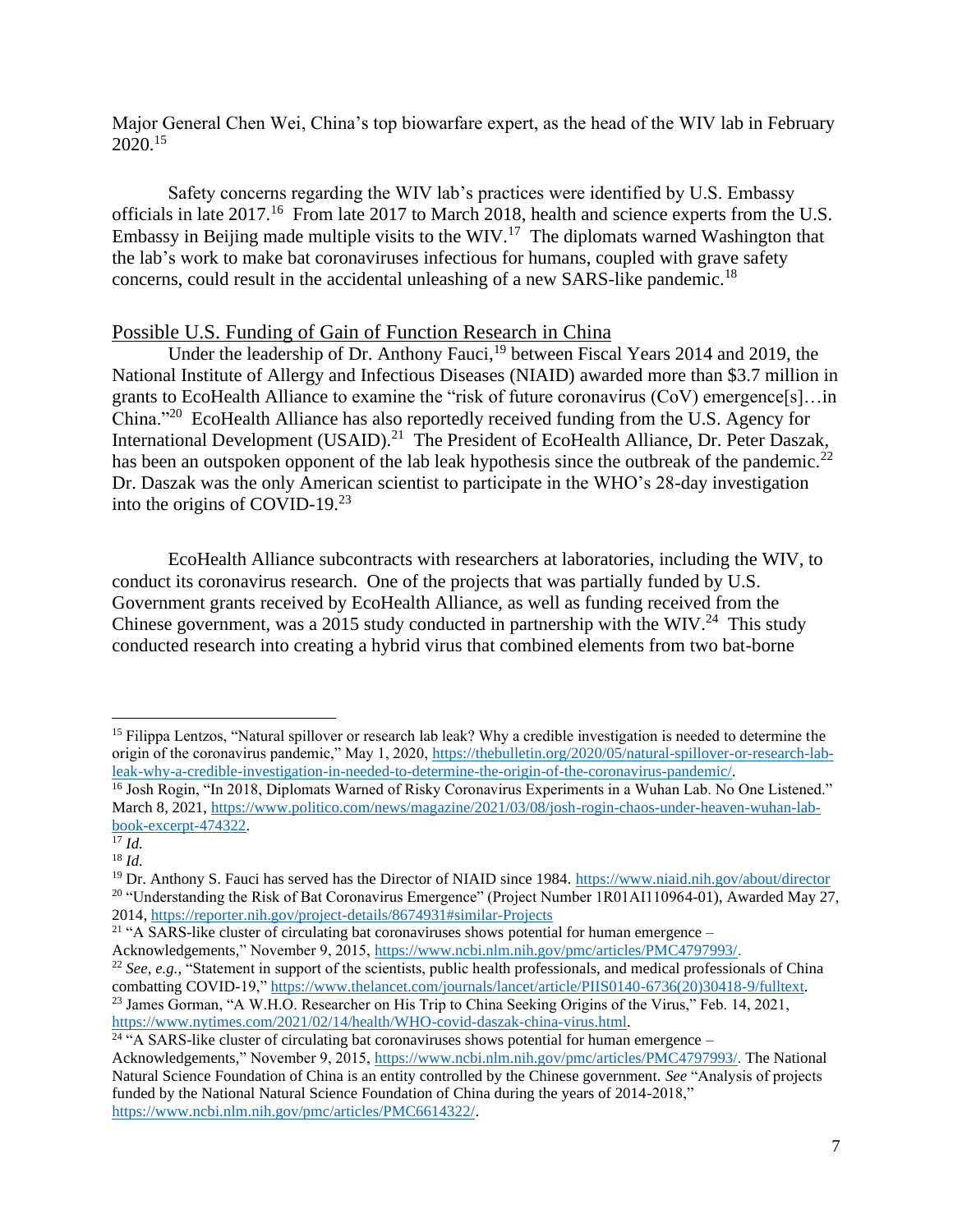coronaviruses, including the one that caused SARS in 2002.<sup>25</sup> The mutated virus created by the researchers could more easily infect human cells, which was a noteworthy and unnatural modification because "almost all coronaviruses from bats have not been able to bind to the key human receptor."<sup>26</sup> This study is an example of a Gain of Function research experiment, which enhance a pathogen's natural traits. Because these experiments involve creating a new, more dangerous virus without a corresponding vaccine, they have been controversial in the West due to the pandemic-related potential if an altered strain escapes the  $lab.^{27}$ 

#### <span id="page-7-0"></span>Gain of Function Research

Gain of Function viral modifications clearly have the potential to cause significant harm to mankind, including deaths. Since 1977, knowledge related to genetic code has risen as a result of DNA sequencing, the human genome project, the 2012 discovery of clustered regularly interspaced short palindromic repeats (CRISPR), and the ability to edit this foundational genetic feature.<sup>28</sup> These discoveries could potentially lead to cures for genetically transmitted diseases in humans and could have numerous positive agricultural applications.

These discoveries enabled Gain of Function experiments, which are designed to either accelerate or force viral modifications that may or may not be found in nature to make a pathogen more contagious and potentially more deadly. Such research, when conducted by responsible scientists, usually aims to improve understanding of disease-causing agents, their interaction with human hosts, and their potential to cause pandemics.<sup>29</sup> The theoretical objective of Gain of Function research is to better inform public health, preparedness efforts, and the development of medical countermeasures.<sup>30</sup>

Gain of Function, however, could potentially have a more dangerous result— for example, the intentional weaponization of genetic modifications or an unintentional leak that

<https://www.nature.com/news/engineered-bat-virus-stirs-debate-over-risky-research-1.18787>

<sup>&</sup>lt;sup>25</sup> "A SARS-like cluster of circulating bat coronaviruses shows potential for human emergence," November 9, 2015, [https://www.ncbi.nlm.nih.gov/pmc/articles/PMC4797993/,](https://www.ncbi.nlm.nih.gov/pmc/articles/PMC4797993/) and "Engineered bat virus stirs debate over risky research," November 12, 2015, [https://www.nature.com/news/engineered-bat-virus-stirs-debate-over-risky-research-](https://www.nature.com/news/engineered-bat-virus-stirs-debate-over-risky-research-1.18787)[1.18787](https://www.nature.com/news/engineered-bat-virus-stirs-debate-over-risky-research-1.18787)

 $\frac{26 \text{ }\text{``Engineering}}{26 \text{ ``Engineering}}$  bat virus stirs debate over risky research," November 12, 2015,

<sup>&</sup>lt;sup>27</sup> "A "gain-of-function" experiment introduces or amplifies a gene product. This type of research is intended to increase the transmissibility, host range, or virulence of pathogens. The gene products of the majority of these experiments result in cellular death or with phenotypes that are difficult or impossible to interpret. It is hoped that enhancing and analyzing the transmissibility of the pathogen could provide new information that could lead to improved vaccines to prevent an outbreak that may arise in the future. However, there is also risk that it could lead to an inadvertent release of a virus with enhanced transmissibility.**[1]** Due to inherent dangers, gain of function research is often described as Dual Use Research of Concern (DURC). Biosafety risks include laboratory-acquired infections or accidental release of the virus, which are major threats for public health.

Federation of American Scientists, 3.7.13 Science and Security: The Moratorium on H5N1 "Gain-of-Function" **Experiments** 

<sup>&</sup>lt;sup>28</sup> "Timeline of scientific discovery: gene editing," [https://www.raconteur.net/healthcare/healthcare](https://www.raconteur.net/healthcare/healthcare-technology/timeline-of-scientific-discovery-gene-editing/)[technology/timeline-of-scientific-discovery-gene-editing/](https://www.raconteur.net/healthcare/healthcare-technology/timeline-of-scientific-discovery-gene-editing/)

<sup>&</sup>lt;sup>29</sup> Michael J. Selgelid, Gain of Function Research: Ethical Analysis, Sci. Eng. Ethics (2016), <https://www.ncbi.nlm.nih.gov/pmc/articles/PMC4996883>

<sup>&</sup>lt;sup>30</sup> Michael J. Selgelid, Gain of Function Research: Ethical Analysis, Sci. Eng. Ethics (2016), <https://www.ncbi.nlm.nih.gov/pmc/articles/PMC4996883>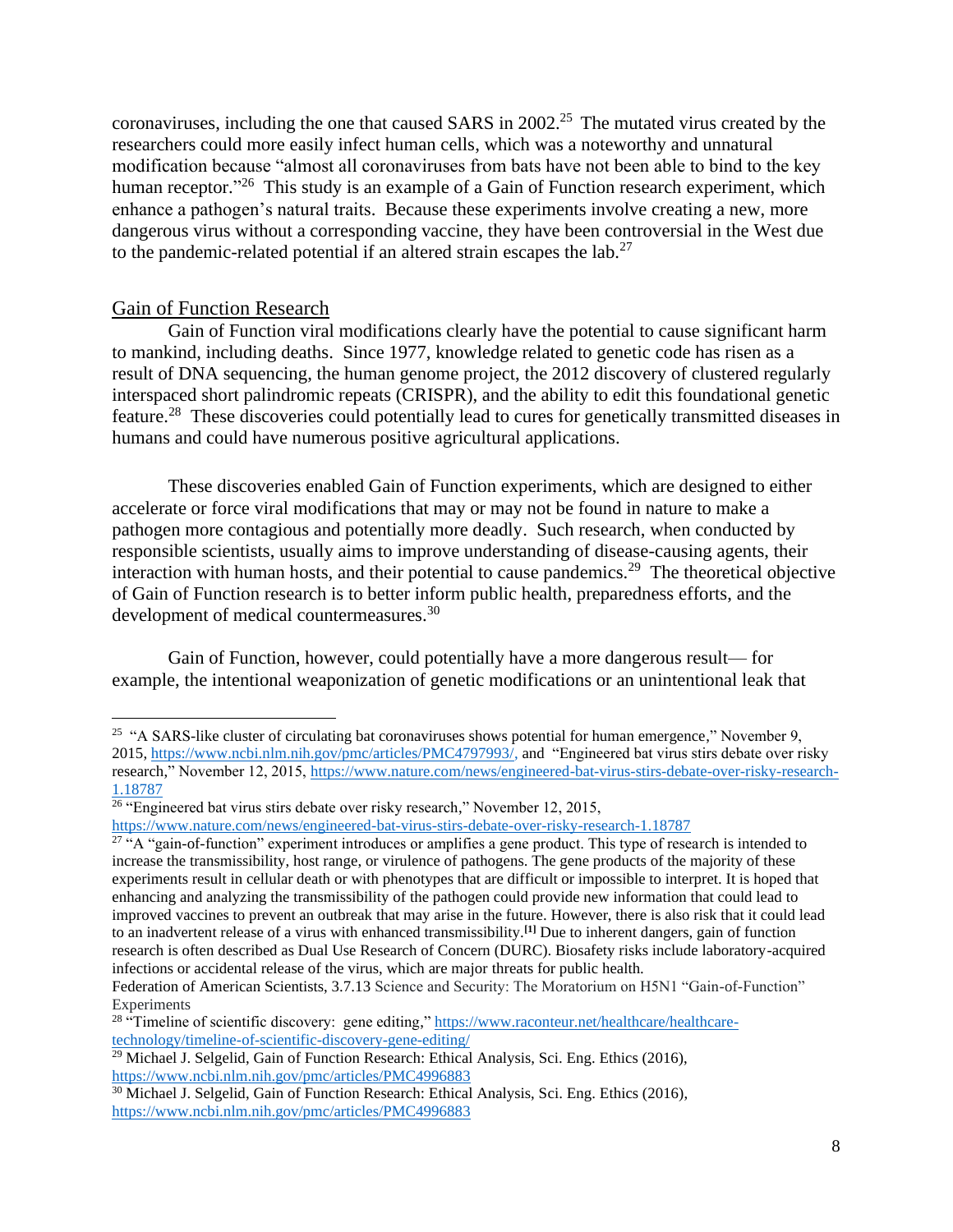results in a pandemic.<sup>31</sup> Many of the warnings of these dangers resulted from research into the dangerous H5N1 avian influenza virus. According to the Federation of American Scientists, "Similar to other research, experiments involving infectious pathogens, some H5N1 studies, due to their inherent dangers, are described as Dual-Use Research of Concern (DURC). Biosafety risks include laboratory-acquired infections or accidental release of the virus, which are major threats for public health."<sup>32</sup>

Given the Chinese government's documented biological weapons program,<sup>33</sup> it is difficult to understand why the U.S. Government permitted collaborative research at the WIV, which had a known Chinese military presence.<sup>34</sup> As early as 2010, Chinese professors within the Third Military Medical Unit were publishing academic papers emphasizing the impact of biology on future warfare.<sup>35</sup> Even as recently as 2017, biology was included among "seven new domains of warfare," according to Zhang Shibo, a retired general and former president at the PLA National Defense University.<sup>36</sup>

#### <span id="page-8-0"></span>Laboratory Safety

The Chinese government has been conducting dangerous and controversial research on bat coronaviruses ever since the original SARS outbreak in 2002.<sup>37</sup> Some of this research resulted in lab leaks including a 2004 incident in Beijing that caused an outbreak.<sup>38</sup> After the SARS epidemic, and likely as a result of the publicly known lab leaks, the government of China initiated a plan to construct a national high-level biosafety laboratory system to prepare for and respond to future infectious disease outbreaks.<sup>39</sup> The Biosafety Level-4 (BSL-4) laboratory at the WIV was the first in China's plan to build between five and seven BSL-4 labs across the Chinese mainland by 2025.<sup>40</sup> However, just because the lab has BSL-4 certification does not mean that research and experiments conducted on bat coronaviruses were done under the strictest safety procedures. The lead scientist at the WIV publicly acknowledged that coronavirus

<sup>&</sup>lt;sup>31</sup> Michael J. Imperiale & Arturo Casadevall, "A New Approach to Evaluating the Risk-Benefit Equation for Dual-Use and Gain-of-Function Research of Concern," March 8, 2018[, https://doi.org/10.3389/fbioe.2018.00021.](https://doi.org/10.3389/fbioe.2018.00021) <sup>32</sup> Science and Security: The Moratorium on H5N1 "Gain-of-Function" Experiments, Federation of American Scientists, March 7, 2013.

<sup>33</sup> *See, e.g.,* U.S. Department of State, "Executive Summary of Findings on Adherence to and Compliance With Arms Control, Nonproliferation, and Disarmament Agreements and Commitments" at 10, April 2020, [https://2017-](https://2017-2021.state.gov/wp-content/uploads/2020/04/Tab-1.-EXECUTIVE-SUMMARY-OF-2020-CR-FINDINGS-04.14.2020-003-003.pdf) [2021.state.gov/wp-content/uploads/2020/04/Tab-1.-EXECUTIVE-SUMMARY-OF-2020-CR-FINDINGS-](https://2017-2021.state.gov/wp-content/uploads/2020/04/Tab-1.-EXECUTIVE-SUMMARY-OF-2020-CR-FINDINGS-04.14.2020-003-003.pdf)[04.14.2020-003-003.pdf.](https://2017-2021.state.gov/wp-content/uploads/2020/04/Tab-1.-EXECUTIVE-SUMMARY-OF-2020-CR-FINDINGS-04.14.2020-003-003.pdf)

<sup>34</sup> "Fact Sheet: Activity at the Wuhan Institute of Virology," January 15, 2021, https://2017-2021.state.gov/factsheet-activity-at-the-wuhan-institute-of-virology/index.html

<sup>35</sup> Weaponizing Biotech: How China's Military Is Preparing for a 'New Domain of Warfare', August 14, 2019, [https://www.cnas.org/publications/commentary/weaponizing-biotech-how-chinas-military-is-preparing-for-a-new](https://www.cnas.org/publications/commentary/weaponizing-biotech-how-chinas-military-is-preparing-for-a-new-domain-of-warfare)[domain-of-warfare](https://www.cnas.org/publications/commentary/weaponizing-biotech-how-chinas-military-is-preparing-for-a-new-domain-of-warfare)

<sup>36</sup> *Id.*

<sup>37</sup> SARS escaped Beijing lab twice", Apr 25, 2004, [https://www.the-scientist.com/news-analysis/sars-escaped](https://www.the-scientist.com/news-analysis/sars-escaped-beijing-lab-twice-50137)[beijing-lab-twice-50137](https://www.the-scientist.com/news-analysis/sars-escaped-beijing-lab-twice-50137)

<sup>38</sup> *Id.*

 $39$  "Wuhan coronavirus: China was warned in 2017 that a deadly virus could escape its level 4 biohazard lab", [https://meaww.com/wuhan-coronavirus-warned-2017-lab-wuhan-deadly-diseases-escape-lab-level-4-safety](https://meaww.com/wuhan-coronavirus-warned-2017-lab-wuhan-deadly-diseases-escape-lab-level-4-safety-scientists)[scientists](https://meaww.com/wuhan-coronavirus-warned-2017-lab-wuhan-deadly-diseases-escape-lab-level-4-safety-scientists) , Jan 24, 2020.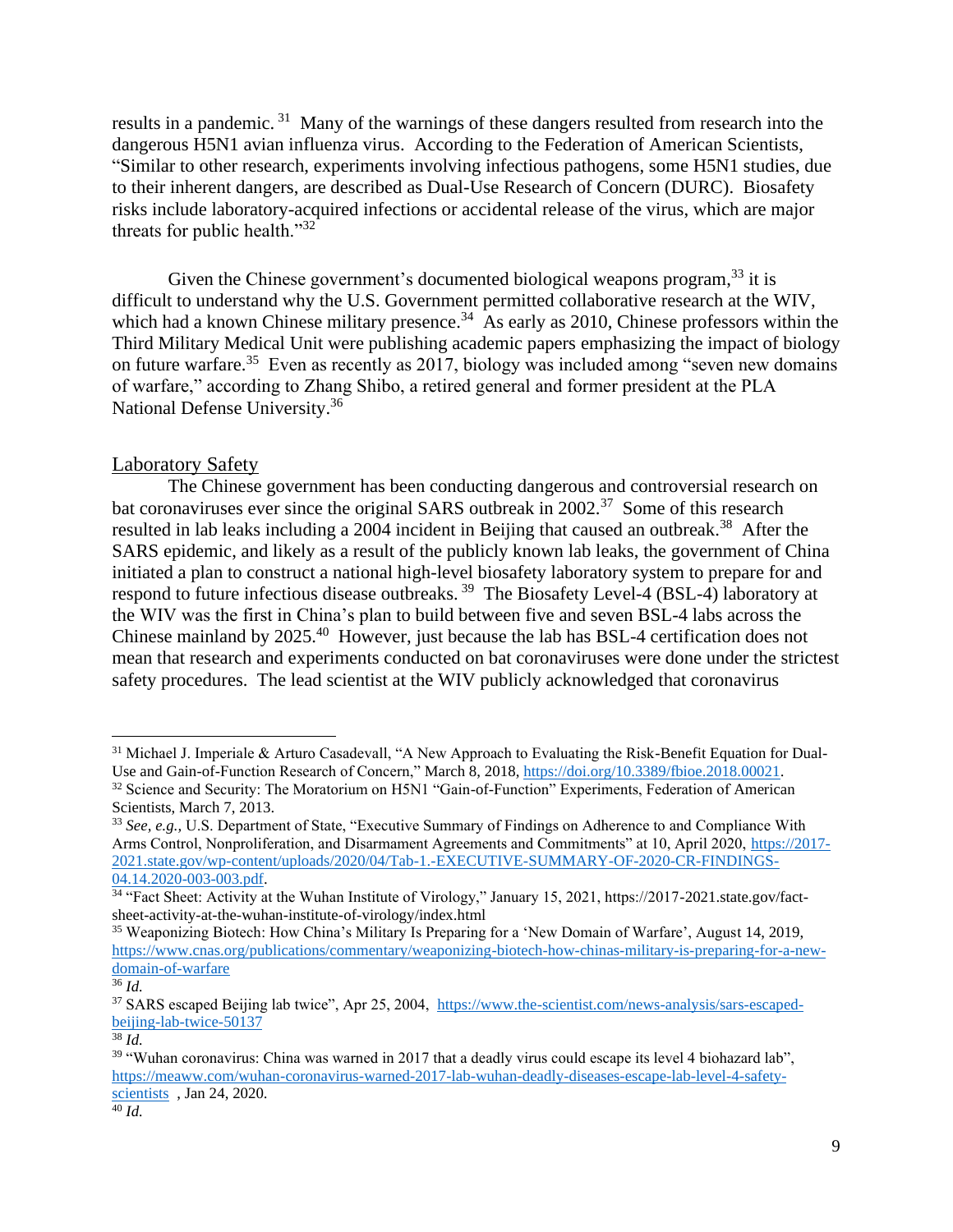research was being conducted at that lab in BSL-2 or BSL-3 laboratories.<sup>41</sup> BSL-2 laboratories only require that researchers wear lab coats and gloves, while BSL-4 labs require strict decontamination procedures and wearing a full body positive pressure suit.<sup>42</sup>

Additionally, as discussed above, U.S. diplomats as well as health and science experts in China warned about safety concerns at the WIV in 2017 and 2018.

#### <span id="page-9-0"></span>Virus Modification Detectability

Central to finding the true cause of COVID-19 is the belief that certain combinations of Gain of Function viral modification techniques can be identified through forensic investigation. However, Dr. Ralph Baric—a leading expert in the field who worked on a 2015 study with Zheng-li Shi, <sup>43</sup> described as "Bat Woman"<sup>44</sup> in a Scientific American profile—said such modifications could be undetectable. He stated:

In the chimera we made in America in 2015 with the SARS virus, together with Professor Zheng-li Shi of the Wuhan Institute of Virology, we had left signature mutations, so it was clear that it was the result of genetic engineering. But otherwise there is no way to distinguish a natural virus from one made in the laboratory.<sup>45</sup>

This hinders the ability to determine if a virus modification emerged as a natural mutation or was released from a lab. Dr. Baric further asserted, "You can engineer a virus without leaving any trace. The answers you are looking for, however, can only be found in the archives of the Wuhan laboratory."<sup>46</sup> This makes laboratory-made modifications at least as probable an explanation for the COVID-19 outbreak as a natural emergence via zoonotic transfer. Critics of the lab leak hypothesis point to the lack of detectable alterations in the virus code, but Dr. Baric, the premier expert in this field, clearly states that modern techniques do not leave "any trace," thus undermining the critique. $47$ 

#### <span id="page-9-1"></span>Doubts about Natural Emergence

While the PRC insists the COVID-19 outbreak was a natural occurrence, there are many reasons to doubt this claim. First and foremost, Beijing has presented no evidence to support this

<sup>41</sup> Statement of Dr. Shi for Science Magazine,

[https://www.sciencemag.org/sites/default/files/Shi%20Zhengli%20Q%26A.pdf.](https://www.sciencemag.org/sites/default/files/Shi%20Zhengli%20Q%26A.pdf)

<sup>42</sup> CDC: Recognizing the Biosafety Levels, [https://www.cdc.gov/training/quicklearns/biosafety/.](https://www.cdc.gov/training/quicklearns/biosafety/) 

<sup>43</sup> Professor Zheng-li Shi, a Chinese virologist from the Wuhan Institute of Virology, has spent her career studying SARS-like coronaviruses of bat origin.

<sup>44</sup> "How China's 'Bat Woman' Hunted Down Viruses from SARS to the New Coronavirus," June 1, 2020, [https://www.scientificamerican.com/article/how-chinas-bat-woman-hunted-down-viruses-from-sars-to-the-new](https://www.scientificamerican.com/article/how-chinas-bat-woman-hunted-down-viruses-from-sars-to-the-new-coronavirus1/)[coronavirus1/](https://www.scientificamerican.com/article/how-chinas-bat-woman-hunted-down-viruses-from-sars-to-the-new-coronavirus1/)

<sup>&</sup>lt;sup>45</sup> "Is it possible to create a virus in the laboratory without a trace? The expert's answer"[Translated from Italian], Sep 14, 2020, [https://www.huffingtonpost.it/entry/e-possibile-creare-un-virus-in-laboratorio-senza-lasciare-traccia](https://www.huffingtonpost.it/entry/e-possibile-creare-un-virus-in-laboratorio-senza-lasciare-traccia-la-risposta-dellesperto_it_5f5f3993c5b62874bc1f7339)[la-risposta-dellesperto\\_it\\_5f5f3993c5b62874bc1f7339](https://www.huffingtonpost.it/entry/e-possibile-creare-un-virus-in-laboratorio-senza-lasciare-traccia-la-risposta-dellesperto_it_5f5f3993c5b62874bc1f7339)

<sup>46</sup> *Id.* <sup>47</sup> *Id.*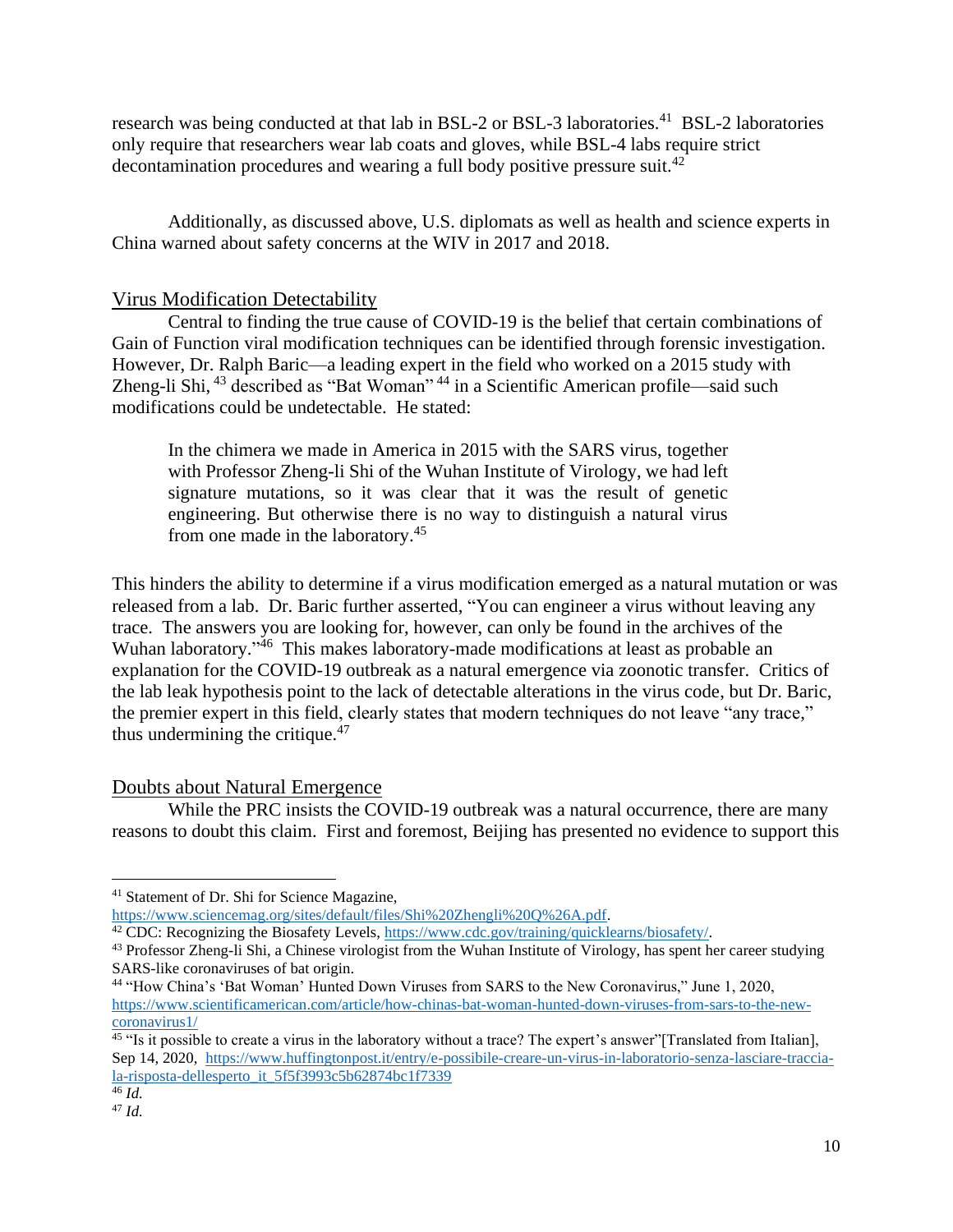theory.<sup>48</sup> Chinese researchers have failed to find the original bat population or species from which SARS-CoV-2 might have jumped, despite an intensive search and testing more than 80,000 animals. 49 This failure is in stark contrast to past coronavirus outbreaks, when it took four months to identify the animal host of SARS and nine months to find the host of MERS.<sup>50</sup> As noted in a May 5, 2021 letter to Dr. Anthony Fauci, Congressman Mike Gallagher notes that if the origins of COVID-19 was truly zoonotic then it would be "expect[ed] to be most infectious in the host species, i.e. bats…and least [infectious] in humans."<sup>51</sup>

#### <span id="page-10-0"></span>Chinese Cover Up

Since the initial COVID-19 outbreak, the Chinese government has lied, obfuscated, covered up, and blocked the flow of information about the origins of the pandemic.<sup>52</sup> It took Beijing nearly three weeks to even acknowledge there was human-to-human transfer of the virus.<sup>53</sup> The WIV and the Chinese government stymied and manipulated the World Health Organization's 28-day review of COVID-19's origins, and they silenced medical workers and journalists trying to report on the outbreak.<sup>54</sup> Chinese National Health Commission officials confirmed that guidelines were issued to destroy samples of the coronavirus from the WIV because "laboratory conditions [could not] meet the requirements for the safe preservation of samples."<sup>55</sup> Lastly, Chinese authorities suppressed all records at the WIV, even closing down the virus database.<sup>56</sup> The world deserves unrestricted access to all this information, without Chinese meddling, in order to come to an informed scientific conclusion about the origins of COVID-19.

<sup>48</sup> "The origin of COVID: Did people or nature open Pandora's box at Wuhan?," May 5, 2021, <https://thebulletin.org/2021/05/the-origin-of-covid-did-people-or-nature-open-pandoras-box-at-wuhan/> <sup>49</sup> *Id.*

<sup>&</sup>lt;sup>50</sup> Dr. Steven Quay, "A Bayesian analysis concludes beyond a reasonable doubt that SARS-CoV-2 is not a natural zoonosis but instead is laboratory derived (Version 3)," March 29, 2021, [http://doi.org/10.5281/zenodo.4642956.](http://doi.org/10.5281/zenodo.4642956)  $51$  Letter from Representative Mike Gallagher to Dr. Anthony Fauci, May 5, 2021,

[https://gallagher.house.gov/sites/gallagher.house.gov/files/Gallagher%20Letter\\_COVID%20Origins\\_5.5.21.pdf.](https://gallagher.house.gov/sites/gallagher.house.gov/files/Gallagher%20Letter_COVID%20Origins_5.5.21.pdf)

<sup>&</sup>lt;sup>52</sup> "Call for a Full and Unrestricted, International Forensic Investigation into the Origins of COVID-19", March 4, 2021 <https://int.nyt.com/data/documenttools/covid-origins-letter/5c9743168205f926/full.pdf>

<sup>&</sup>lt;sup>53</sup> "Chinese scientists destroyed proof of virus in December", March 1, 2020,

<https://www.thetimes.co.uk/article/chinese-scientists-destroyed-proof-of-virus-in-december-rz055qjnj>

<sup>&</sup>lt;sup>54</sup> "COVID BOMBSHELL WHO chief orders new probe into Wuhan lab leak theory as he rubbishes his own team's whitewash Covid report," Henry Holloway, *The Sun*, March 30, 2021; "Call for a Full and Unrestricted,

International Forensic Investigation into the Origins of COVID-19," Colin D. Butler, Henri Cap, et al, April 7, 2021; "Chinese scientists destroyed proof of virus in December," *The Times*, March 1, 2020; "China Told Labs to Destroy Coronavirus Samples to Reduce Biosafety Risks," *Wall Street Journal*, May 16, 2020; and "What happened in

Wuhan? Why questions still linger on the origin of the coronavirus," Lesley Stahl, CBS News, March 28, 2021.

<sup>&</sup>quot;Confirmation: Chinese Officials Told Labs to Destroy Coronavirus Samples", May 17, 2020,

[https://townhall.com/tipsheet//bethbaumann/2020/05/17/chinese-official-confirms-suspicions-that-wuhan-labs-were](https://townhall.com/tipsheet/bethbaumann/2020/05/17/chinese-official-confirms-suspicions-that-wuhan-labs-were-told-to-destroy-coronavirus-samples-n2568962)[told-to-destroy-coronavirus-samples-n2568962](https://townhall.com/tipsheet/bethbaumann/2020/05/17/chinese-official-confirms-suspicions-that-wuhan-labs-were-told-to-destroy-coronavirus-samples-n2568962)

<sup>55</sup> "China Told Labs to Destroy Coronavirus Samples to Reduce Biosafety Risks", May 16, 2020, [https://www.wsj.com/articles/china-told-labs-to-destroy-coronavirus-samples-to-reduce-biosafety-risks-](https://www.wsj.com/articles/china-told-labs-to-destroy-coronavirus-samples-to-reduce-biosafety-risks-11589684291)[11589684291](https://www.wsj.com/articles/china-told-labs-to-destroy-coronavirus-samples-to-reduce-biosafety-risks-11589684291) 

<sup>56</sup> "The origin of COVID: Did people or nature open Pandora's box at Wuhan?," May 5, 2021, <https://thebulletin.org/2021/05/the-origin-of-covid-did-people-or-nature-open-pandoras-box-at-wuhan/>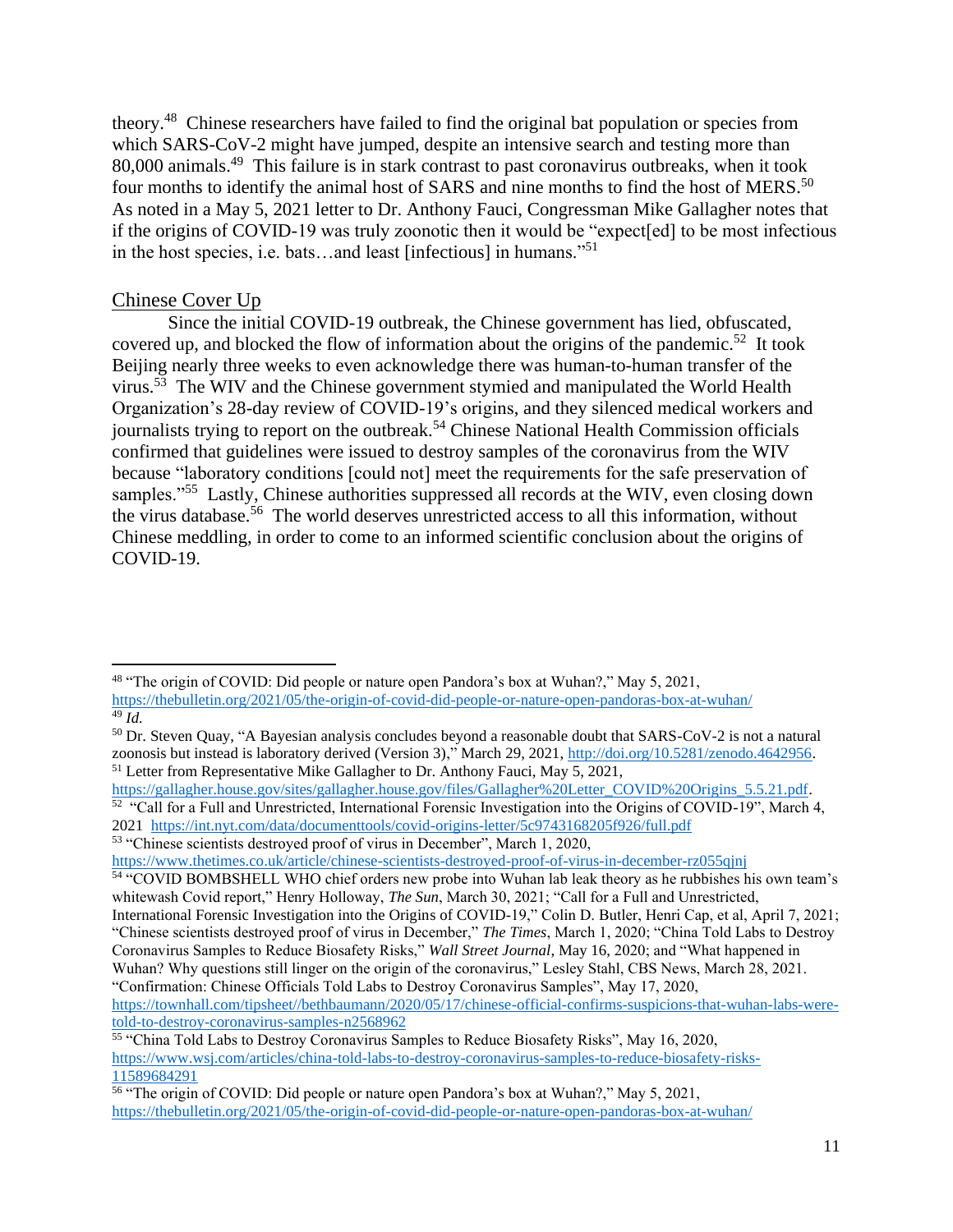## <span id="page-11-0"></span>**Key Events**

**2012 –** The WIV, alongside Chinese military officials, begin research to find new viruses and detect "dark matter" of biology involved in spreading disease.<sup>57</sup>

**2014** – The U.S. Government institutes a pause on Gain of Function research. 58

**2015** – In partnership with the WIV and the Chinese government, a U.S. Government funded study conducts gain of function research by creating a hybrid or chimeric virus that combined elements expressing the spike of bat coronavirus in mouse-adapted SARS-CoV backbone. 59

**2017** - The Obama Administration's Office of Science and Technology Policy (OSTP) recommends policy changes for Potentially Pandemic Pathogen Care and Oversight.

**2017** – The U.S. Government lifts the pause on Gain of Function research.<sup>60</sup>

**2018** – From late 2017 to March 2018, U.S. diplomats make multiple visits to the Wuhan Institute of Virology to investigate safety concerns.

**2018** - In its Annual Threat Assessment, the Intelligence Community includes a general statement regarding the threat of pandemics:

"A novel strain of a virulent microbe that is easily transmissible between humans continues to be a major threat, with pathogens such as H5N1 and H7N9 influenza and Middle East Respiratory Syndrome Coronavirus having pandemic potential if they were to acquire efficient human-to-human transmissibility."<sup>61</sup>

**2019** - Between October 7, 2019, and October 24, 2019, uncorroborated media reports indicate there was no cellphone activity at the Wuhan Institute of Virology.<sup>62</sup>

<sup>57</sup> "Worrying new clues about the origins of Covid: How scientists at Wuhan lab helped Chinese army in secret project to find animal viruses", April 24, 2021, [https://www.dailymail.co.uk/news/article-9507749/How-scientists-](https://www.dailymail.co.uk/news/article-9507749/How-scientists-Wuhan-lab-helped-Chinese-army-secret-project-animal-viruses.html)[Wuhan-lab-helped-Chinese-army-secret-project-animal-viruses.html](https://www.dailymail.co.uk/news/article-9507749/How-scientists-Wuhan-lab-helped-Chinese-army-secret-project-animal-viruses.html)

<sup>58</sup> Science and Security: The Moratorium on H5N1 "Gain-of-Function" Experiments, Federation of American Scientists, March 7, 2013. It remains unclear as to what department/agency instituted the pause on GoF research, the authority cited to pause such research, and the rationale cited.

<sup>&</sup>lt;sup>59</sup> "A SARS-like cluster of circulating bat coronaviruses shows potential for human emergence", November 9, 2015,<https://www.ncbi.nlm.nih.gov/pmc/articles/PMC4797993/>

<sup>&</sup>lt;sup>60</sup> It remains unclear as to what department/agency authorized the US Government to restart GoF research again, the authority cited to continue such research, and the rationale cited.

<sup>&</sup>lt;sup>61</sup> Worldwide Threat Assessment of the Intelligence Community, Statement for the Record, Daniel R. Coats, Director of the National Intelligence, February 13, 2018.

 $62$  "Analysis of cellphone location data in high-security area of Wuhan virology lab that studied coronavirus in bats indicates it shutdown in October after a 'hazardous event'," May 5, 2021, [https://www.dailymail.co.uk/news/article-](https://www.dailymail.co.uk/news/article-8302739/Cellphone-location-data-analysis-Wuhan-virology-lab-suggests-hazardous-event-October-shutdown.html)[8302739/Cellphone-location-data-analysis-Wuhan-virology-lab-suggests-hazardous-event-October-shutdown.html](https://www.dailymail.co.uk/news/article-8302739/Cellphone-location-data-analysis-Wuhan-virology-lab-suggests-hazardous-event-October-shutdown.html)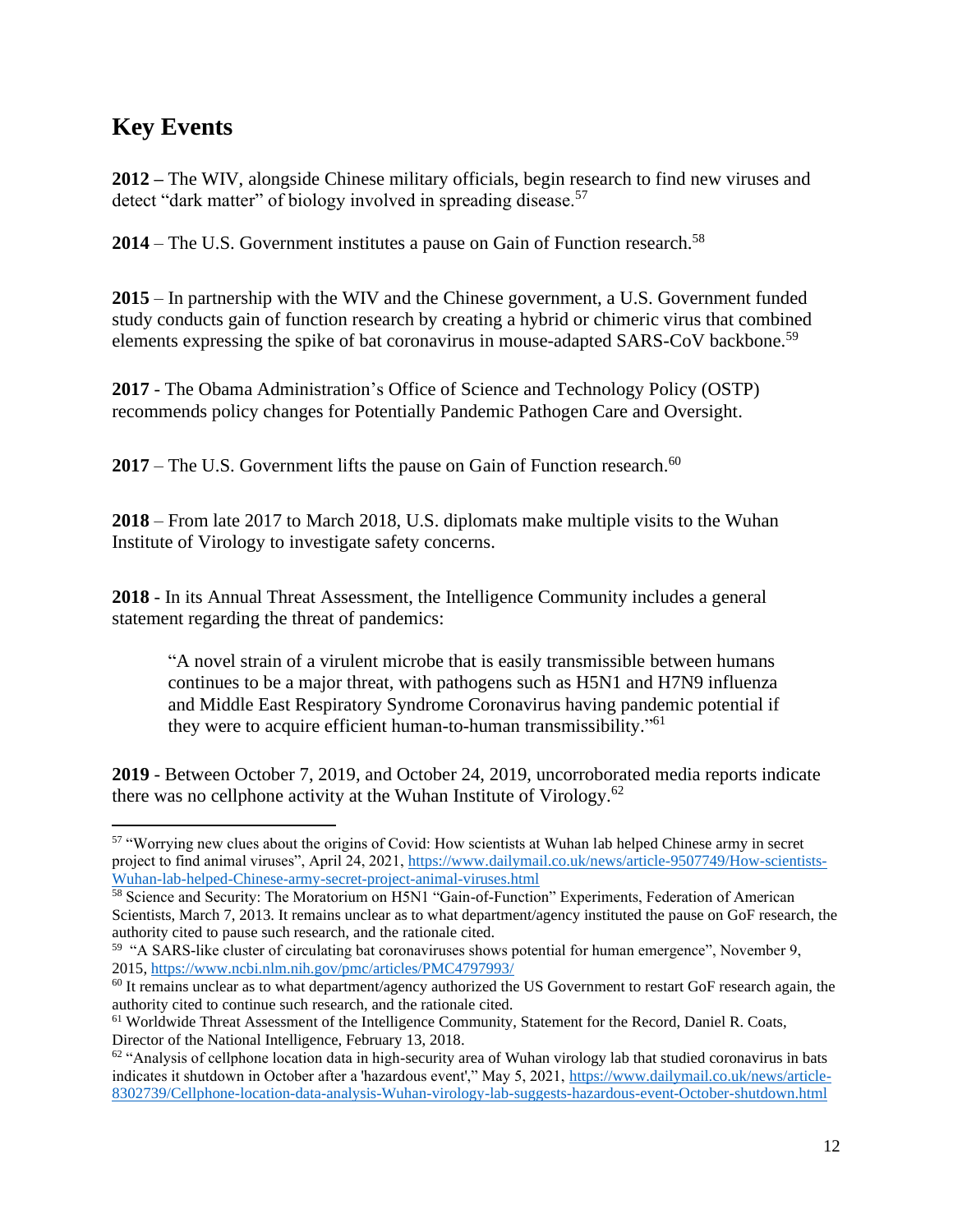**Autumn 2019** – Researchers inside the WIV become sick.<sup>63</sup>

**2020** – Chinese National Health officials order the destruction of coronavirus samples from the WIV laboratory and suppress WIV records.<sup>64</sup>

**2020** – The Office of the Director of National Intelligence issues a public statement asserting, "The Intelligence Community also concurs with the wide scientific consensus that the COVID-19 virus was not manmade or genetically modified."<sup>65</sup>

**2021** – A publicly released State Department fact sheet acknowledges that WIV researchers began conducting experiments involving Bat Corona Virus RaTG13 in 2016. 66

**2021** – Director of National Intelligence Avril Haines testifies that the Intelligence Community remains focused on two primary theories: "that it [COVID-19] emerged naturally from human contact with infected animals or it was the result of an accident at a laboratory in Wuhan."<sup>67</sup>

### <span id="page-12-0"></span>**Next Steps**

Based on the information above, the threads of circumstantial information suggest the outbreak of SARS-CoV-2 and resulting COVID-19 pandemic could have been the result of an accidental leak from the WIV, particularly given the absence of credible information that supports a zoonotic transmission. A recent scientific paper indicates that the virus has several characteristics that, when taken together, are not easily explained by a natural zoonotic origin hypothesis.<sup>68</sup>

Unfortunately, Beijing has hindered the conduct of a full, credible investigation. There is overwhelming circumstantial evidence, however, to support a lab leak as the origination of COVID-19, while there is no substantive evidence supporting the natural zoonosis hypothesis.

<sup>64</sup> "China Told Labs to Destroy Coronavirus Samples to Reduce Biosafety Risks," May 16, 2020, [https://www.wsj.com/articles/china-told-labs-to-destroy-coronavirus-samples-to-reduce-biosafety-risks-](https://www.wsj.com/articles/china-told-labs-to-destroy-coronavirus-samples-to-reduce-biosafety-risks-11589684291)[11589684291,](https://www.wsj.com/articles/china-told-labs-to-destroy-coronavirus-samples-to-reduce-biosafety-risks-11589684291) "The origin of COVID: Did people or nature open Pandora's box at Wuhan?," May 5, 2021, <https://thebulletin.org/2021/05/the-origin-of-covid-did-people-or-nature-open-pandoras-box-at-wuhan/>

<sup>65</sup> Intelligence Community Statement on Origins of COVID-19, April 30, 2020, [https://www.dni.gov/index.php/newsroom/press-releases/item/2112-intelligence-community-statement-on-origins](https://www.dni.gov/index.php/newsroom/press-releases/item/2112-intelligence-community-statement-on-origins-of-covid-19)[of-covid-19](https://www.dni.gov/index.php/newsroom/press-releases/item/2112-intelligence-community-statement-on-origins-of-covid-19)

<sup>63 &</sup>quot;Fact Sheet: Activity at the Wuhan Institute of Virology," January 15, 2021, [https://2017-2021.state.gov/fact](https://2017-2021.state.gov/fact-sheet-activity-at-the-wuhan-institute-of-virology/index.html)[sheet-activity-at-the-wuhan-institute-of-virology/index.html](https://2017-2021.state.gov/fact-sheet-activity-at-the-wuhan-institute-of-virology/index.html)

<sup>66</sup> "Bat Coronavirus RaTG13"[, https://www.news-medical.net/health/Bat-Coronavirus-RaTG13.aspx](https://www.news-medical.net/health/Bat-Coronavirus-RaTG13.aspx)

 $67$  Director of National Intelligence testimony during the worldwide threat assessment briefing. Apr 15, 2021

<sup>68</sup> Segreto, R., Deigin, Y., McCairn, K. et al., "Should we discount the laboratory origin of COVID-19?" Environ. Chem. Lett. (2021), [https://doi.org/10.1007/s10311-021-01211-0.](https://doi.org/10.1007/s10311-021-01211-0)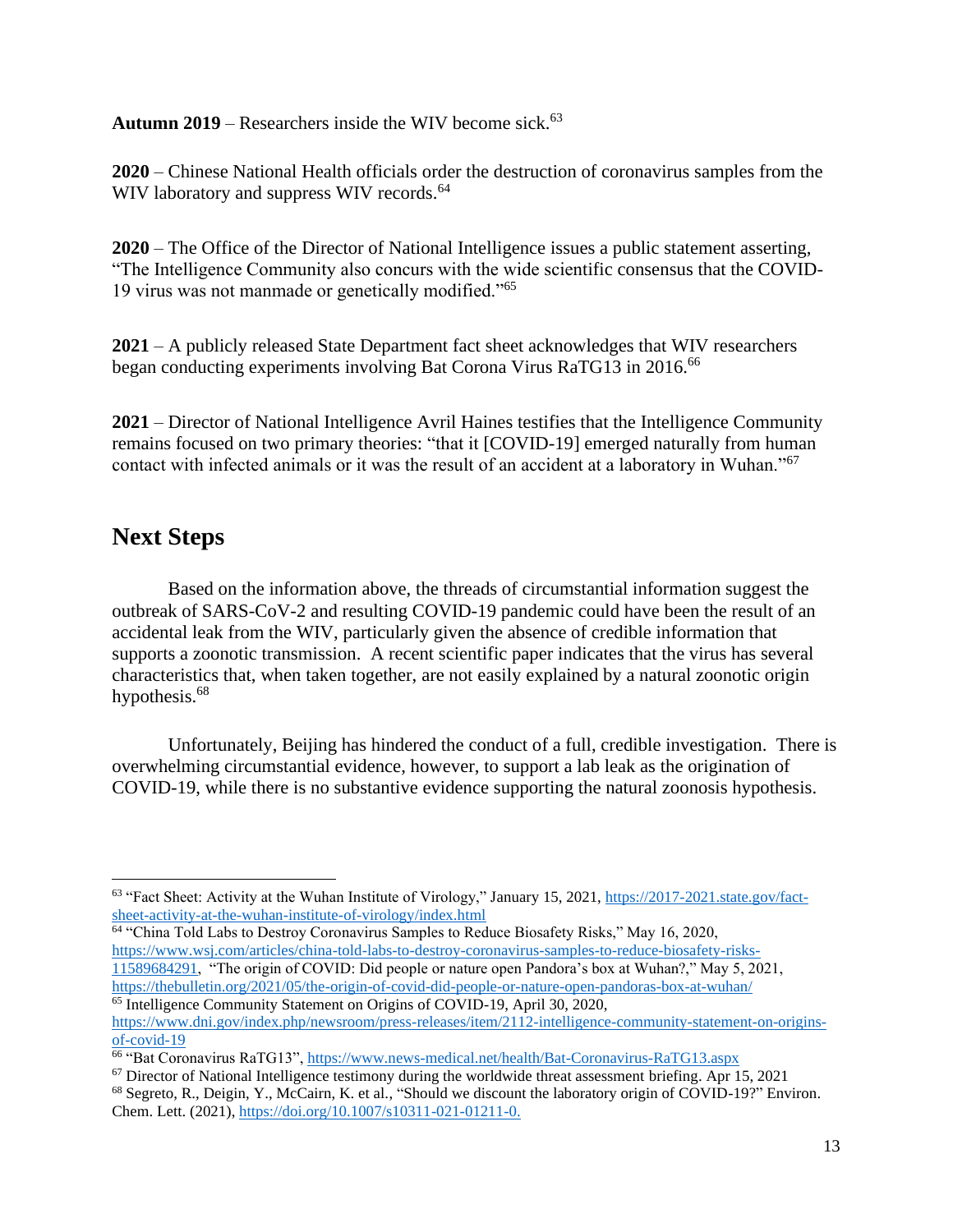Committee Republicans are concerned that the U.S. Government directly or indirectly engaged in dangerous scientific research with China despite knowing of the Chinese military's participation.<sup>69</sup> The Committee must determine what role, if any, the Intelligence Community (IC) had in monitoring or evaluating U.S. policy risks related to these efforts. Crucially, the Committee needs to determine what IC elements, if any, participated or provided input to the policy formulation process. We must also understand the IC's collection posture and whether resources were properly focused on the threat, as highlighted in the 2018 IC threat assessment.

Additionally, we must further investigate the partial moratorium on Gain of Function research in 2014 and the 2017 reversal of that policy. Furthermore, the Intelligence Community's participation in this policy review remains opaque, and the Committee must determine what role, if any, intelligence elements played.

As Committee Republicans continue to investigate the origins of COVID-19, including the full scope of Gain of Function research that the U.S. Government was conducting with China, we will work with the appropriate Executive Branch agencies to seek further information as detailed in the attached letter to the Director of National Intelligence.

 $^{69}$  "Fact Sheet: Activity at the Wuhan Institute of Virology," January 15, 2021, [https://2017-2021.state.gov/fact](https://2017-2021.state.gov/fact-sheet-activity-at-the-wuhan-institute-of-virology/index.html)[sheet-activity-at-the-wuhan-institute-of-virology/index.html;](https://2017-2021.state.gov/fact-sheet-activity-at-the-wuhan-institute-of-virology/index.html) "Worrying new clues about the origins of Covid: How scientists at Wuhan lab helped Chinese army in secret project to find animal viruses," April 24, 2021, [https://www.dailymail.co.uk/news/article-9507749/How-scientists-Wuhan-lab-helped-Chinese-army-secret-project](https://www.dailymail.co.uk/news/article-9507749/How-scientists-Wuhan-lab-helped-Chinese-army-secret-project-animal-viruses.html)[animal-viruses.html;](https://www.dailymail.co.uk/news/article-9507749/How-scientists-Wuhan-lab-helped-Chinese-army-secret-project-animal-viruses.html) and "Identifying with a high risk of human infection with the avian influenza A (H7N9) virus in East Asia," Aug 2014. This academic study, which included participants from NIH also included members of the PLA.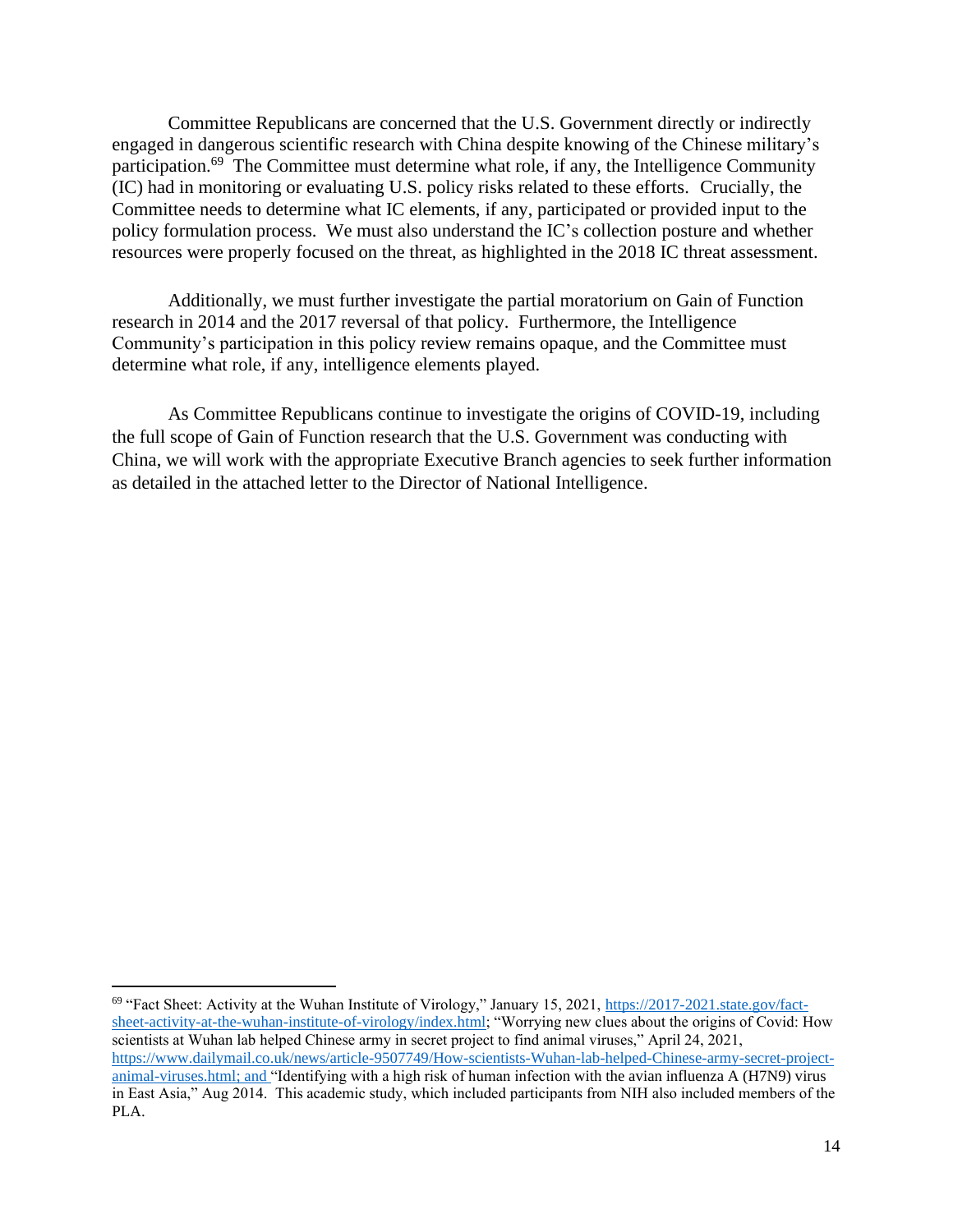<span id="page-14-0"></span>Appendix 1: May 16, 2021 Letter from Ranking Member Nunes to the Intelligence Community

# Congress of the Ginited States

House of Representatives *Ullashington, DC 20515* 

May 16, 2021

The Honorable Avril Haines Director of National Intelligence Office of the Director of National Intelligence Washington, D.C. 20515

Dear Director Haines:

During your April 15, 2021 World Wide Threats briefing before the House Permanent Select Committee on Intelligence, you indicated that Intelligence Community (IC) components have coalesced around "two plausible theories" related to the origins of COVID-19 with "one of them a laboratory accident."

It is critical that we understand the origin of COVID-19 so that the United States Government and the global community can take appropriate measures to reduce the likelihood of another pandemic. Our prevention, preparedness, and surveillance activities must be informed by such an understanding. Moreover, if human error contributed to the outbreak or its spread, we must look hard at the root causes and implement the necessary public and international mechanisms to prevent a reoccurrence.

In short, we need to understand what occurred in the Chinese province of Wuhan—the origin of COVID-19—and what research was being conducted at the Wuhan Institute of Virology (WIV). However, the People's Republic of China (PRC) has denied access to independent investigators and taken other actions that hinder international probes of the COVID-19 breakout. It is also telling that the PRC has engaged in a global disinformation campaign on this topic, including the outrageous allegation that the virus was created by the United States. These facts place significant responsibility on the IC to discover the truth of these matters.

As Members of Congress responsible for overseeing U.S. intelligence agencies, we believe the IC failed to properly support policymakers with timely products and analysis. Further, the IC has not been forthcoming about what processes it undertook to make seemingly authoritative statements early in the pandemic about the origins of the virus—conclusions that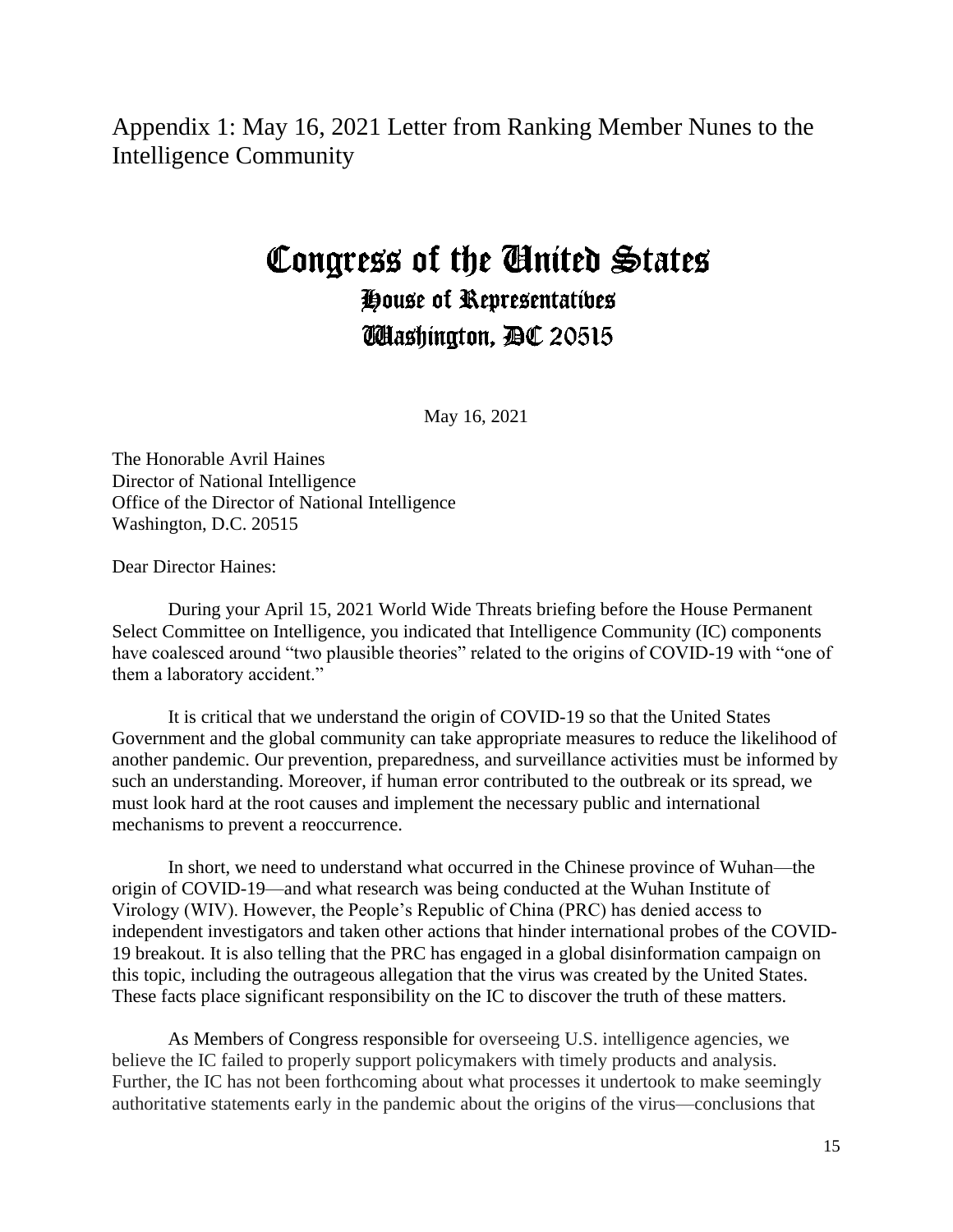are now in question. This casts doubt on the validity of early judgments as well as the analytic integrity of COVID-19-related intelligence reporting.

Moreover, evidence shows that the IC's failures continued in the pandemic's aftermath. Specifically, Republican Members are aware of allegations that the IC suppressed dissenting views related to the origins of the pandemic and that the community relied upon "outside" experts with concerning yet undisclosed entanglements.

Given your role in governing the IC, including the critical requirement of ensuring the analytic integrity of intelligence reporting as documented by Intelligence Community Directive 203, I request that you address the following:

- 1. Please provide all IC reporting and products regarding the origins of COVID-19 not already produced to the House Intelligence Committee. This should include any analytic products produced by federally funded research and development centers or outside experts. Should information be restricted and subject to limited dissemination, please make arrangements to enable appropriately cleared staff to review the information.
- 2. Please provide all intelligence underlying the January 15, 2021 State Department Fact Sheet (Activity of the Wuhan Institute of Virology) to include intelligence related to 1) illnesses at the WIV; 2) WIV research on "RaTG13" and "Gain of Function"; and 3) secret WIV links to military research.
- 3. Please provide the Committee any IC reporting concerning collaboration between the WIV and the Chinese military.
- 4. Does the IC have any evidence, circumstantial or otherwise, that COVID-19 occurred naturally and spilled over directly from an intermediate host to humans in the fall of 2019?
- 5. Has the IC assessed the PRC's compliance with Article X of the Biological Weapons Convention? If so, please provide the committee that assessment.
- 6. Is the IC aware of collaboration between the WIV and its related entities or scientists and foreign scientists? Has the IC produced threat assessments or other reports concerning such activity?
- 7. Is the IC aware of any collaboration between the WIV and U.S. government entities or persons, including any potential ties to the Chinese military? If so, did the IC produce counterintelligence threat assessments or any other reports concerning such activity?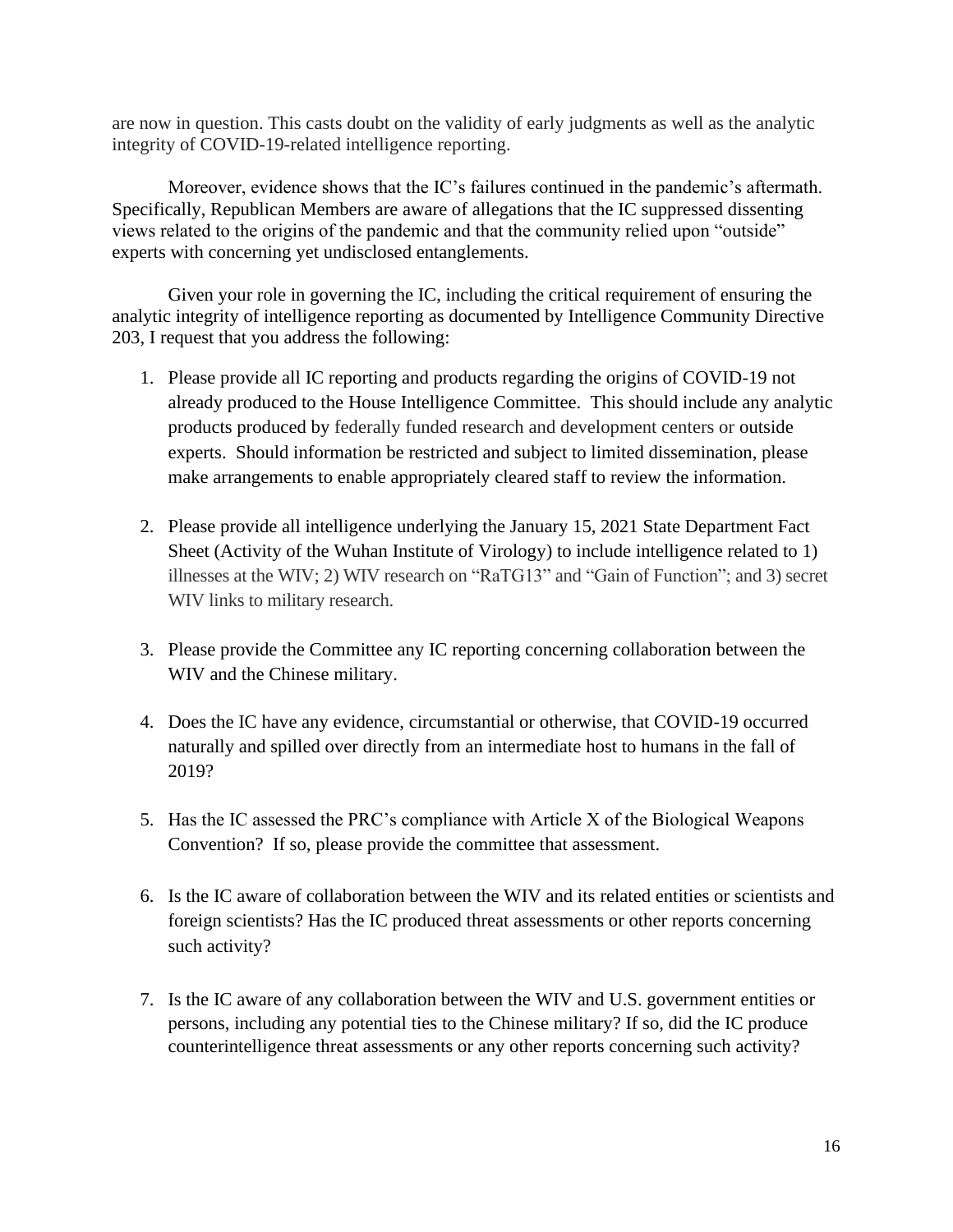- 8. Was the IC involved in any interagency reviews concerning the appropriateness of U.S. government funding of research conducted at the WIV and its related facilities?
- 9. Was the IC involved in any interagency reviews concerning Gain of Function research and, specifically, the appropriateness of funding this research outside the United States or in collaboration with foreign adversaries such as China? If so, was this involvement documented and were any findings produced?
- 10. Has the IC assessed the risks associated with Gain of Function research by nation states that are known to possess biological weapons capabilities?
- 11. Does the IC assess that Gain of Function research collaboration with China represents a threat to U.S. national security? If not, what is the basis for such a view?
- 12. It is publicly documented that the National Institutes of Health and USAID have provided funding to Chinese laboratories conducting dangerous dual-use research. Was the IC consulted prior to approval of funding for this activity, and does the IC maintain an ongoing review of the activity?
- 13. Has the IC produced an analysis on China's adherence to international health regulations in the wake of the COVID-19? If so, please provide it to the Committee.
- 14. Did the IC support the development of HHS guidelines that outline the risk assessment and mitigation steps associated with Enhanced Potential Pandemic Pathogens (Department of Health and Human Services Framework for Guiding Funding Decisions about Proposed Research Involving Enhanced Potential Pandemic Pathogens)?
- 15. Please provide the Committee any IC reporting concerning PRC reactions to the January 15, 2021 Department of State Fact Sheet regarding activity at the Wuhan Institute of Virology.
- 16. According to press reports, the French General Directorate for External Security expressed repeated concerns over French participation in the construction and development of the Wuhan Institute of Virology. Does the IC have any reporting to corroborate these reports? If the General Directorate did express such concerns, was the IC made aware of them, and did the IC concur?
- 17. Does the IC understand the full scope of dangerous research conducted at the WIV? What are the IC's knowledge gaps?
- 18. Did the IC seek participation from other U.S. federal departments or agencies in the production of COVID-19 reporting and, if so, how was this accomplished?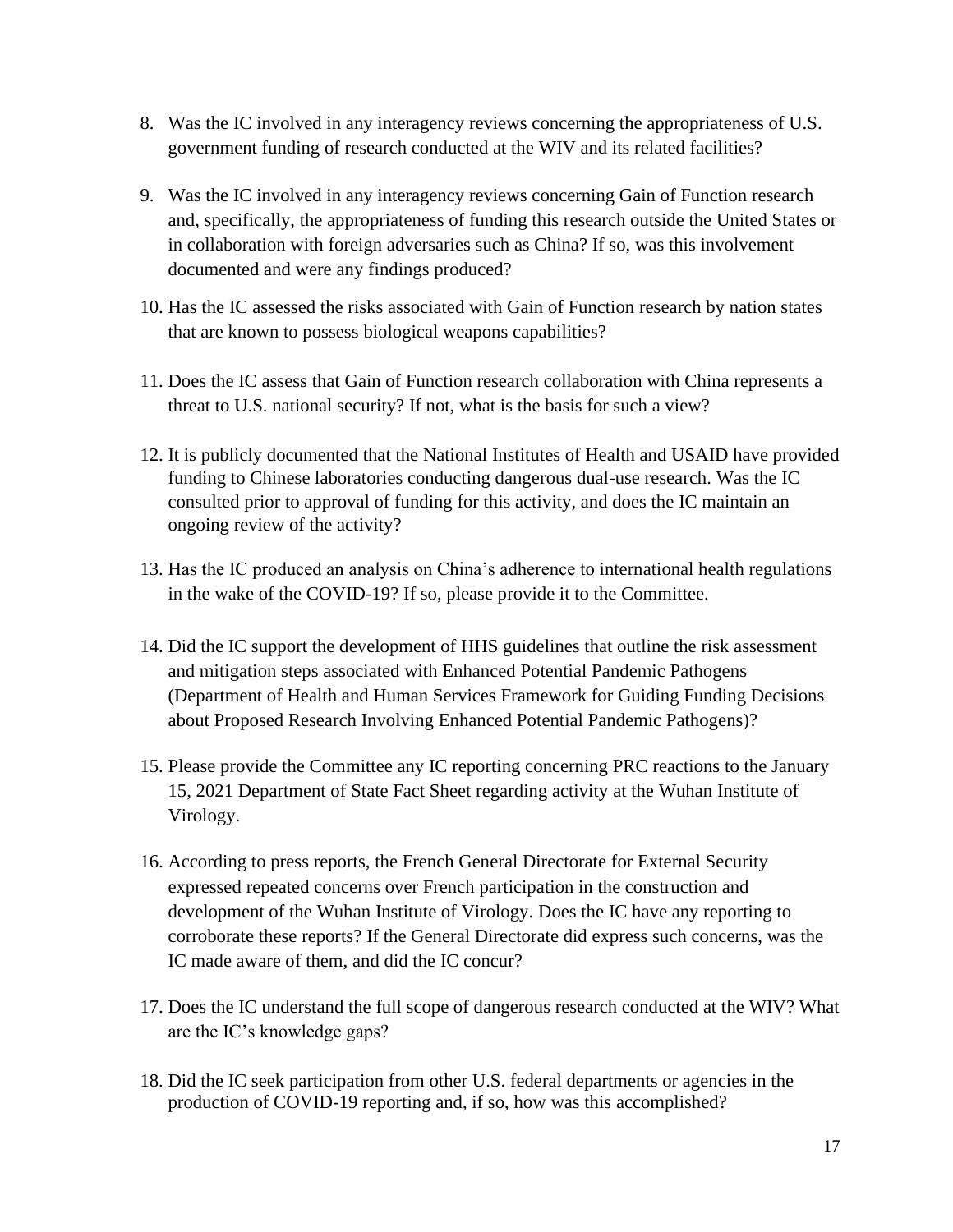- 19. Please provide the names of any outside infectious disease experts referenced in any IC report related to origins of COVID-19, their curriculum vitae or resume, and the criterion used to pick these particular experts.
- 20. How were outside experts vetted, including for potential conflicts of interest—such as prior involvement with the Wuhan Institute of Virology—and what was the selection process?
- 21. Who specifically was responsible for the selection of outside experts?
- 22. Has the IC organized or participated in any forums with outside experts on this topic? If so, please describe the engagement(s).
- 23. Who are the members of the Biological Sciences Experts group?
- 24. NBC News reported on May 8, 2020, "Report says cellphone data suggests October shutdown at Wuhan lab, but experts are skeptical." What is the IC's assessment concerning an "October shutdown at the WIV"?
- 25. Given the fact that cooperation with China is not attainable, and if offered would be unreliable, what investigative steps are planned to determine the cause of the COVID-19 outbreak?

I appreciate your assistance with this important matter. Given the scope of the request, I understand the IC's response may need to be provided in tranches. To facilitate the work of Republican Members of the Committee, I request that you provide information beginning no later than May 31, 2021. Please do not hesitate to contact Committee staff at (202) 225-4121 with any questions regarding this request.

Sincerely in Num Devin Numes

**Ranking Member** 

CC: Mr. David M. Taylor

Performing the Duties of the Under Secretary of Defense for Intelligence & Security The Honorable William J. Burns Director, Central Intelligence Agency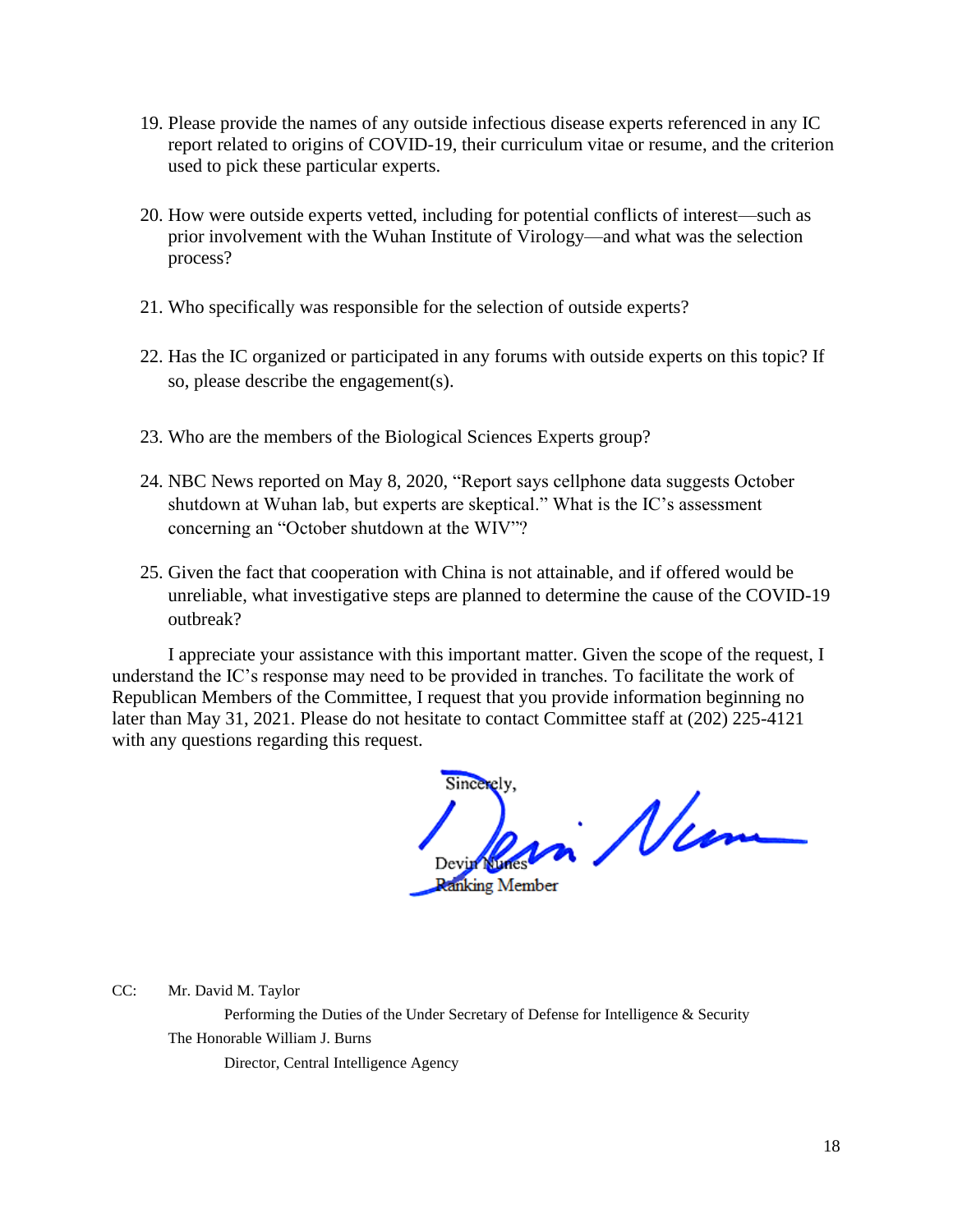| General Paul M. Nakasone                                                                |
|-----------------------------------------------------------------------------------------|
| Director, National Security Agency                                                      |
| Lieutenant General Scott D. Berrier                                                     |
| Director, Defense Intelligence Agency                                                   |
| The Honorable Steven K. Black                                                           |
| Director of the Office of Intelligence and Counterintelligence, Department of Energy    |
| The Honorable Melissa Smislova                                                          |
| Acting Under Secretary for Intelligence and Analysis, Department of Homeland Security   |
| The Honorable Kin Moy                                                                   |
| Acting Assistant Secretary of State                                                     |
| The Honorable Michael Neufeld                                                           |
| Acting Assistant Secretary, Department of Treasury, Office of Intelligence and Analysis |
| Vice Admiral Robert Sharp                                                               |
| Director, National Geospatial-Intelligence Agency                                       |
| Dr. Christopher Scolese                                                                 |
| Director, National Reconnaissance Office                                                |
| The Honorable Christopher Wray                                                          |
| Director, Federal Bureau of Investigation                                               |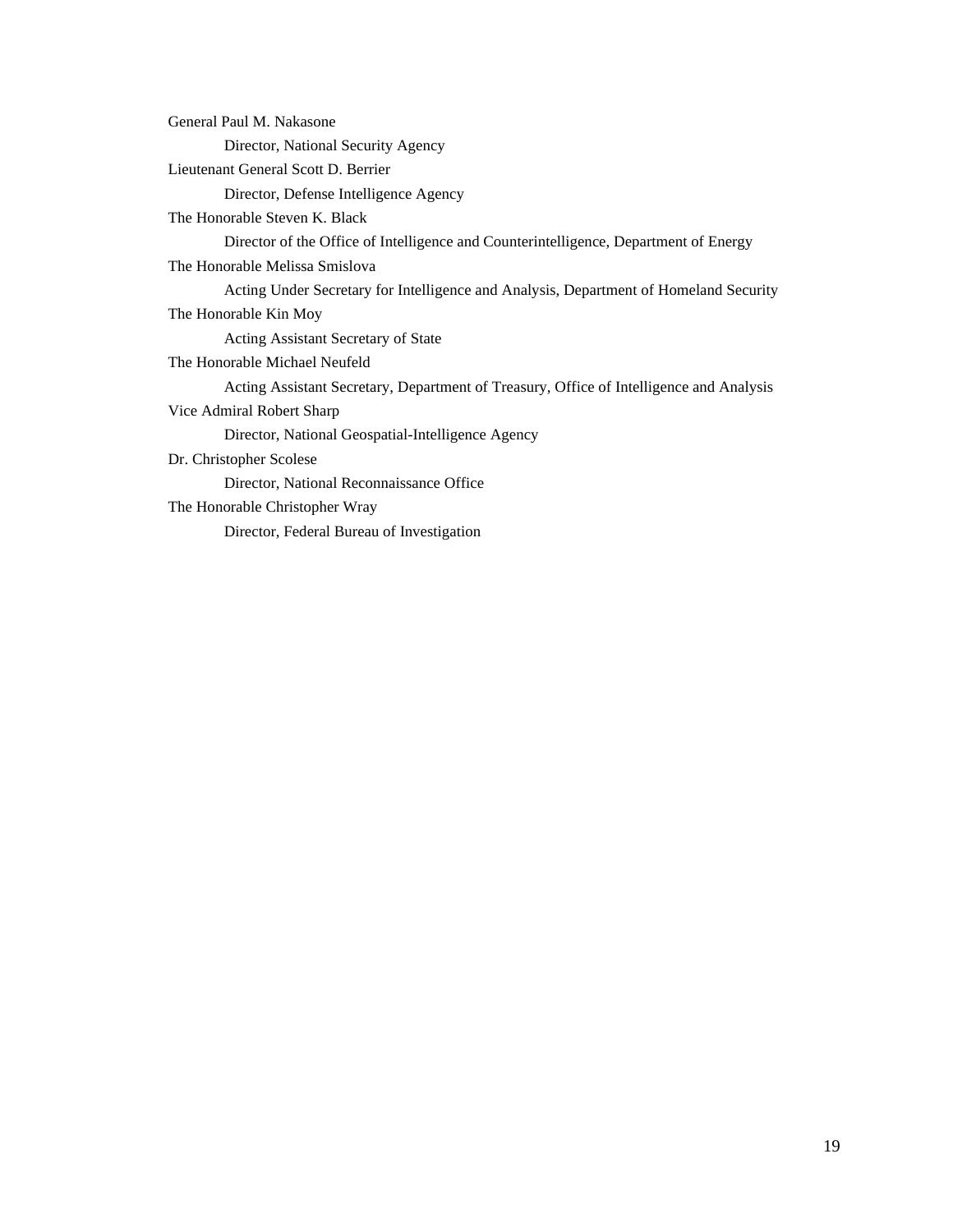## <span id="page-19-0"></span>Appendix 2: Key Players/Activities

**EcoHealth Alliance -** EcoHealth Alliance is an international nonprofit dedicated to a "One Health" approach to protecting the health of people, animals and the environment from emerging infectious diseases.<sup>70</sup> The group has received more than \$100 million in funding from U.S. Government agencies for various virus surveillance projects and coronavirus research including Gain of Function work.

**Dr. Peter Daszak –** Dr. Daszak is President of EcoHealth Alliance. He petitioned 27 prominent scientists to sign a letter to *The Lancet* (a peer-reviewed general medical journal) supporting Chinese "scientists, public health professionals and medical professionals who have worked diligently and effectively to rapidly identify the pathogen behind this outbreak" and criticizing theories about a lab leak as a "conspiracy."<sup>71</sup> Dr. Daszak was the only American scientist to participate in the WHO's 28-day investigation into the origins of COVID-19.<sup>72</sup>

**Dr. Ralph Baric –** Dr. Baric is a Distinguished Professor in the Department of Epidemiology and Professor in the Department of Microbiology and Immunology at the University of North Carolina Gillings School of Global Public Health.<sup>73</sup> Dr. Baric has spent much of the past three decades performing coronavirus research and is a leading expert in Gain of Function research. He and Dr. Zheng-li Shi (a WIV researcher) cooperated on controversial Gain of Function research in 2015 modifying the SARS virus.<sup>74</sup> On May 14, 2021, Dr. Baric called for an investigation to determine the origin of the pandemic, stating "[t]heories of accidental release from a lab and zoonotic spillover both remain viable."<sup>75</sup>

**The National Institute of Allergy and Infectious Diseases** (**NIAID) –** With an estimated \$6.1 billion budget, NIAID conducts and supports basic and applied research to understand, treat, and prevent infectious, immunologic, and allergic diseases.<sup>76</sup>

**The National Institutes of Health (NIH) –** NIH provides policy oversight and funding via contracts and grants to organizations working on Gain of Function research.

<sup>71</sup> "Statement in support of the scientists, public health professionals, and medical professionals of China combatting COVID-19," [https://www.thelancet.com/journals/lancet/article/PIIS0140-6736\(20\)30418-9/fulltext.](https://www.thelancet.com/journals/lancet/article/PIIS0140-6736(20)30418-9/fulltext) <sup>72</sup> James Gorman, "A W.H.O. Researcher on His Trip to China Seeking Origins of the Virus," Feb. 14, 2021, [https://www.nytimes.com/2021/02/14/health/WHO-covid-daszak-china-virus.html.](https://www.nytimes.com/2021/02/14/health/WHO-covid-daszak-china-virus.html)

<sup>&</sup>lt;sup>70</sup> EcoHealth Alliance,<https://www.ecohealthalliance.org/about>

<sup>73</sup> Ralph S. Baric, PhD, https://sph.unc.edu/adv\_profile/ralph-s-baric-phd/

<sup>74</sup> "A SARS-like cluster of circulating bat coronaviruses shows potential for human emergence" Nature Medicine, Nov 9, 2015[. https://www.nature.com/articles/nm.3985#change-history](https://www.nature.com/articles/nm.3985#change-history)

<sup>75</sup> Ralph S. Baric et al., "Investigate the origins of COVID-19," May 14, 2021, [https://science.sciencemag.org/content/372/6543/694.1.](https://science.sciencemag.org/content/372/6543/694.1)

<sup>76</sup> NIAID Mission,<https://www.niaid.nih.gov/about/mission-planning-overview>